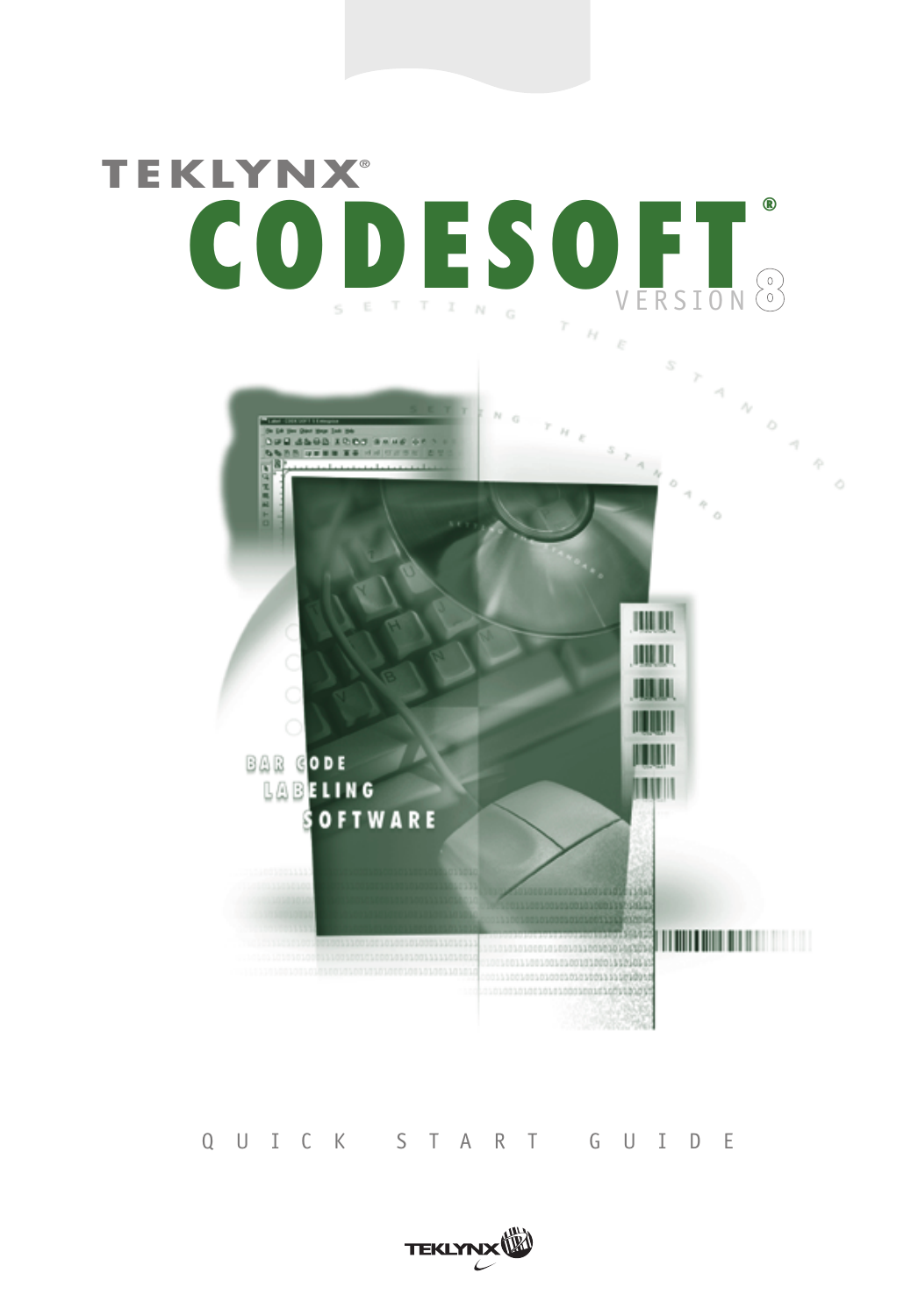The information in this manual is not binding and may be modified without prior notice.

Supply of the software described in this manual is subject to a user license. The software may not be used, copied or reproduced on any medium whatsoever, except in accordance with this license.

No portion of this manual may be copied, reproduced or transmitted by any means whatsoever, for purposes other than the personal use of the buyer, unless written permission is obtained from **Braton Groupe sarl**.

#### ©2005 **Braton Groupe sarl**,

All rights reserved.

**Teklynx** and its products are trademarks or registered trademarks of **Braton Group sarl** or its affiliated companies. All other brands and product names are the trademarks of their respective owners.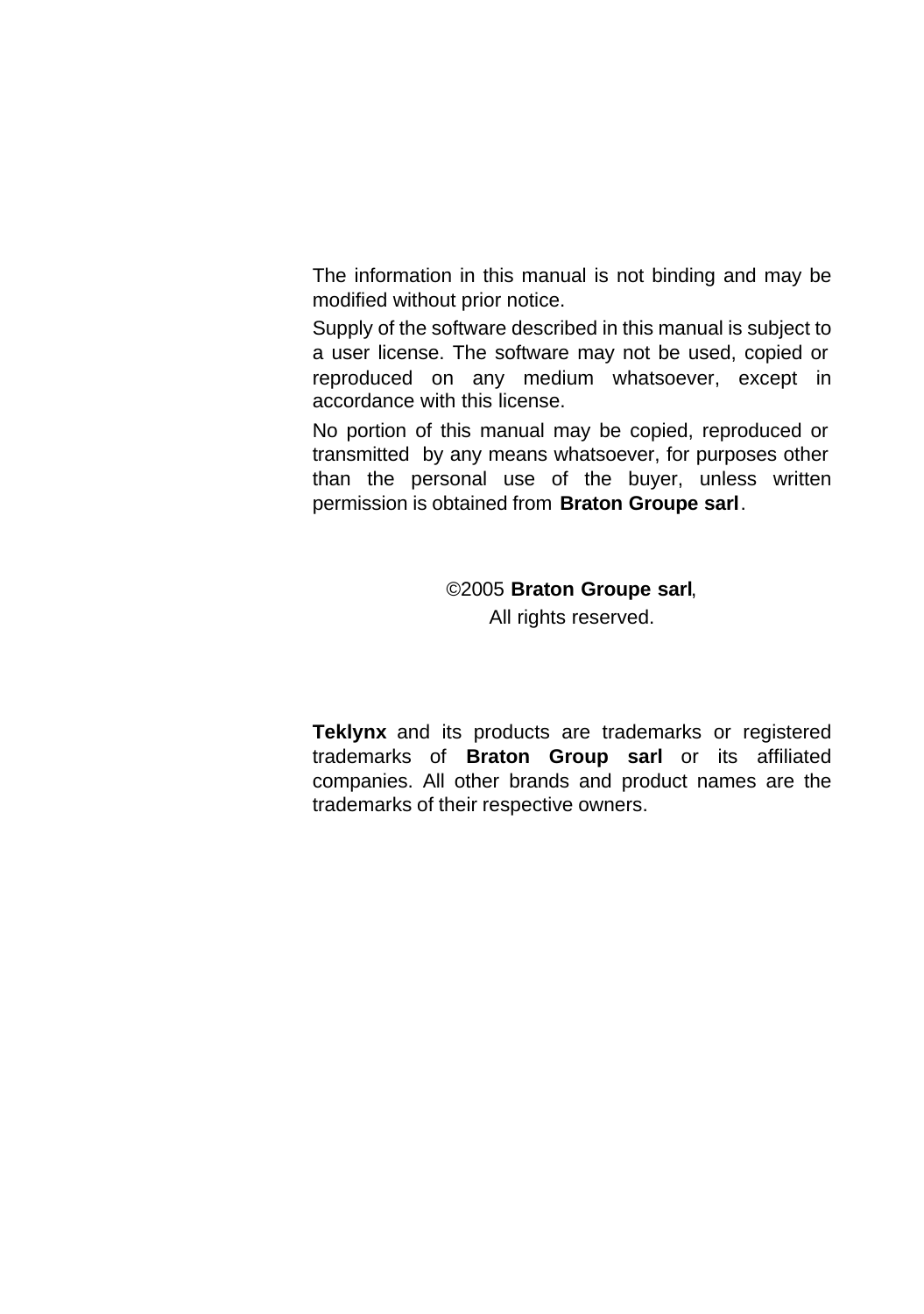# **Table of Contents**

| Error messages when launching the software  1-5<br>Activating the software key protection  1-5<br>Launching the program $\ldots \ldots \ldots \ldots \ldots \ldots \ldots \ldots \ldots \ldots \ldots \ldots$ |
|---------------------------------------------------------------------------------------------------------------------------------------------------------------------------------------------------------------|
|                                                                                                                                                                                                               |
| Standard toolbar $\dots\dots\dots\dots\dots\dots\dots\dots\dots\dots\dots\dots\dots$ 2-10                                                                                                                     |
|                                                                                                                                                                                                               |
|                                                                                                                                                                                                               |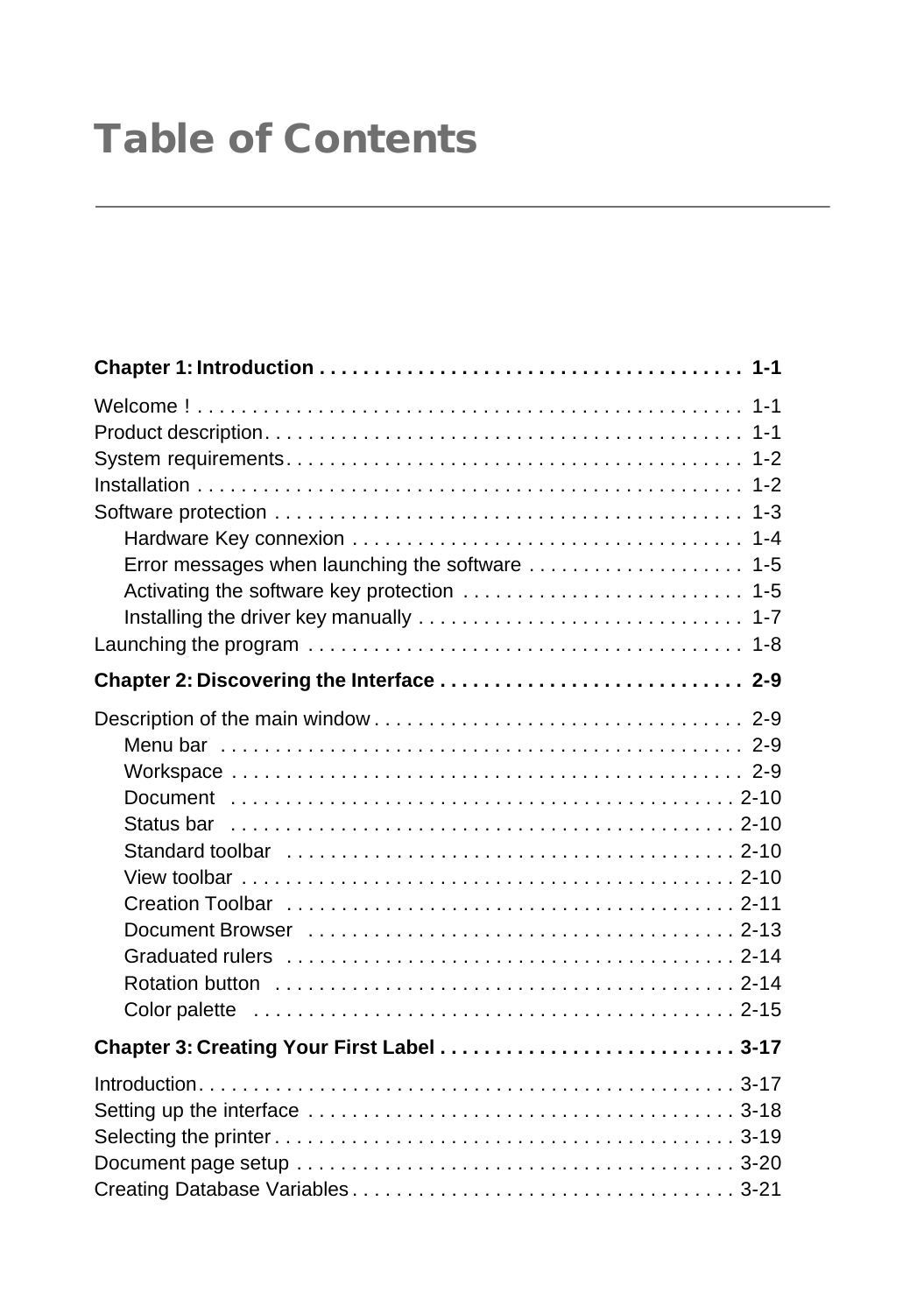| Importing an image $\dots\dots\dots\dots\dots\dots\dots\dots\dots\dots\dots\dots\dots$ 3-26 |  |
|---------------------------------------------------------------------------------------------|--|
|                                                                                             |  |
|                                                                                             |  |
|                                                                                             |  |
|                                                                                             |  |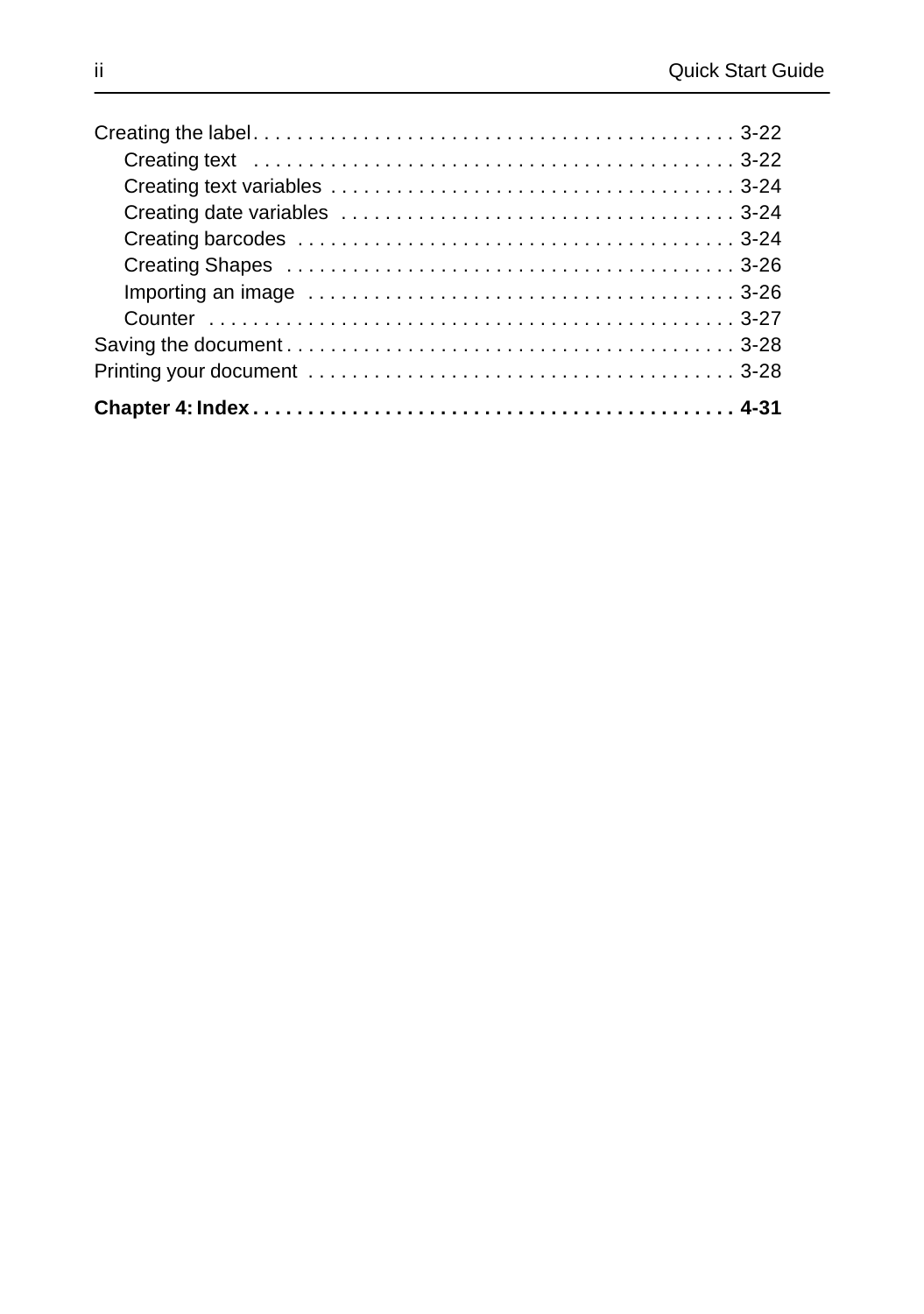# **About this manual**

# **Typographical conventions**

This manual distinguishes between different types of information using the following conventions:

- Terms taken from the interface itself, such as commands, appear in **bold**.
- Keys appear in small caps, for example: "Press the SHIFT key".
- Numbered lists mean there is a procedure to follow.
- When the conjunction -or- appears next to a paragraph, it means there is the choice of another procedure for carrying out a given task.

• When a menu command contains submenus, the menu name followed by the command to select appear in bold. Thus, "Go to **File > Open**" means choose the **File** menu then the **Open** command.



This symbol highlights important information on how a particular command or procedure works.



Following this symbol you will find hints and tips for optimizing tasks, speeding up commands, and so on.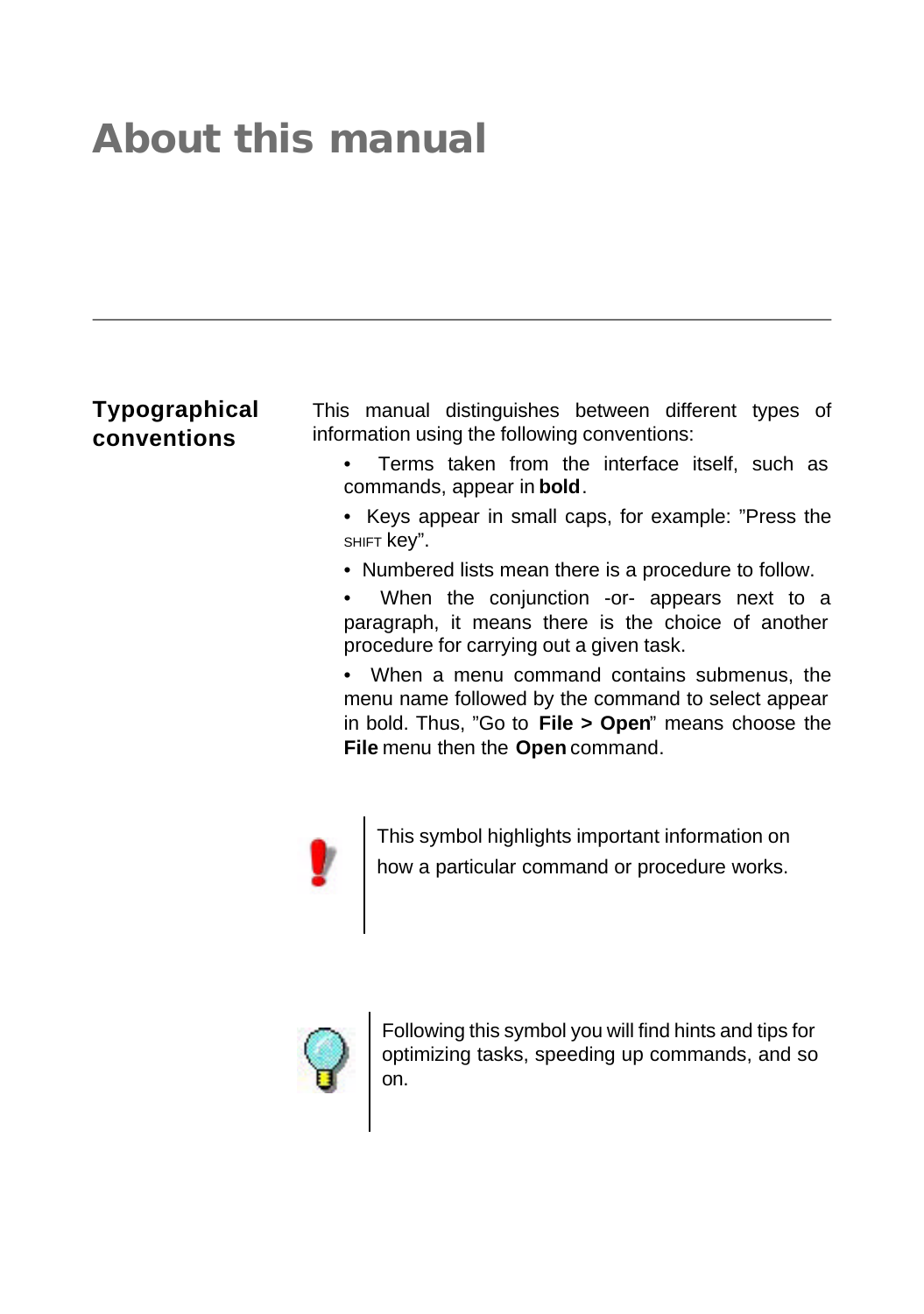#### **About your product** Some of the functions described in this manual may not be available in your product.

For the complete list of specific features available in your software, refer to the specification sheet provided with the product.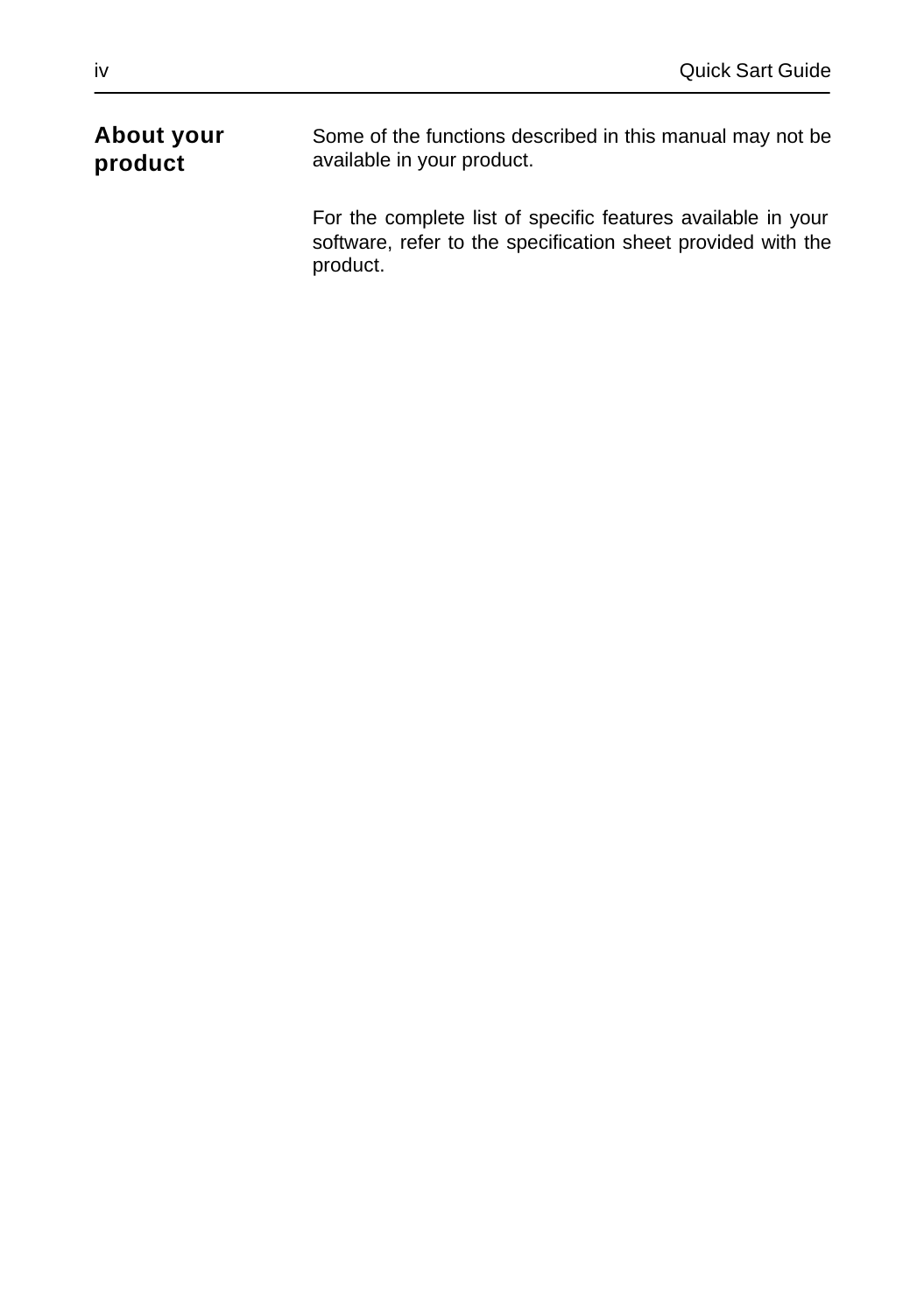# **C H A P T E R 1**

# Introduction

# **Welcome !**

Congratulations, you have just acquired the world's leading automatic identification software package!

This label design application offers you the simplest and most effective way of creating complex documents integrating both fixed and variable data.

# **Product description**

The software is designed to run on any PC or IBM compatible computer that can support the **Microsoft® Windows®** graphic environment.

Your product includes the following components:

- a CD-ROM
- complete documentation
- a license agreement and registration card
- a protection key either electronic (software key) or hard (dongle)

#### **Note**

**The Releasus.txt file contains the latest information on the software. This information supercedes that**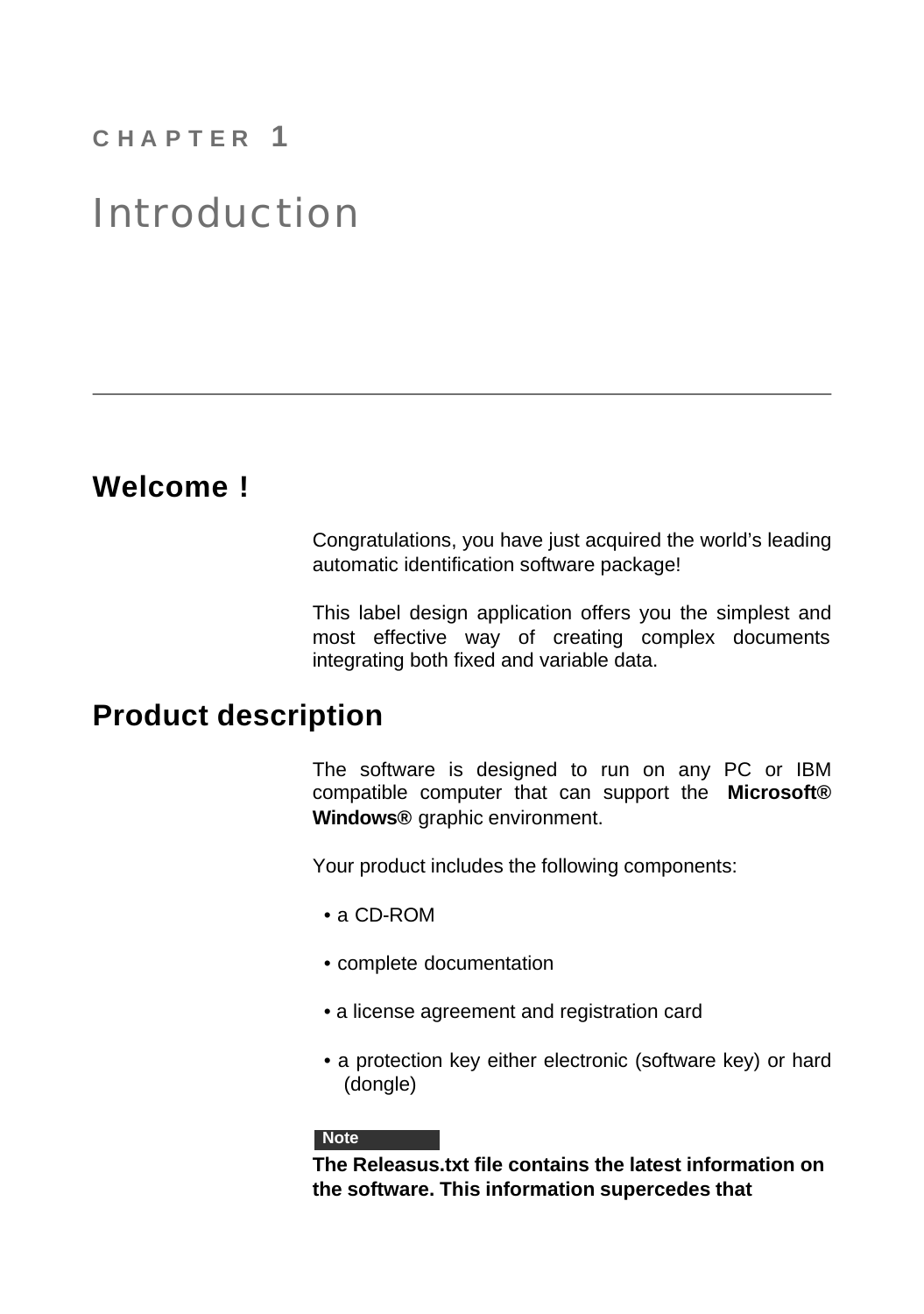**contained in this manual.**

# **System requirements**

The basic software and hardware requirements needed to run the application are similar to those of most applications running on Windows $_{TM}$ :

- a **PC** or IBM compatible computer supporting **Windows® 2000 SP4**, **Windows® XP SP2** or **Windows® 2003 Server**
- **Windows® 2000** with 64 MB RAM (128 MB recommended) **Windows® XP** or **Windows® 2003 Server** with 128 MB RAM (256 MB recommended)
- A VGA monitor or better
- A hard drive with at least 50MB free disk space
- A CD-ROM drive



To eliminate the possibility of compatibility issues, please remove all previous versions of this labeling software that may be installed on your system.

# **Installation**



Before installing this software please save your work and close all other programs.

Before running the installation program, check the configuration of your PC.

**1** Place the CD-ROM in the correct drive.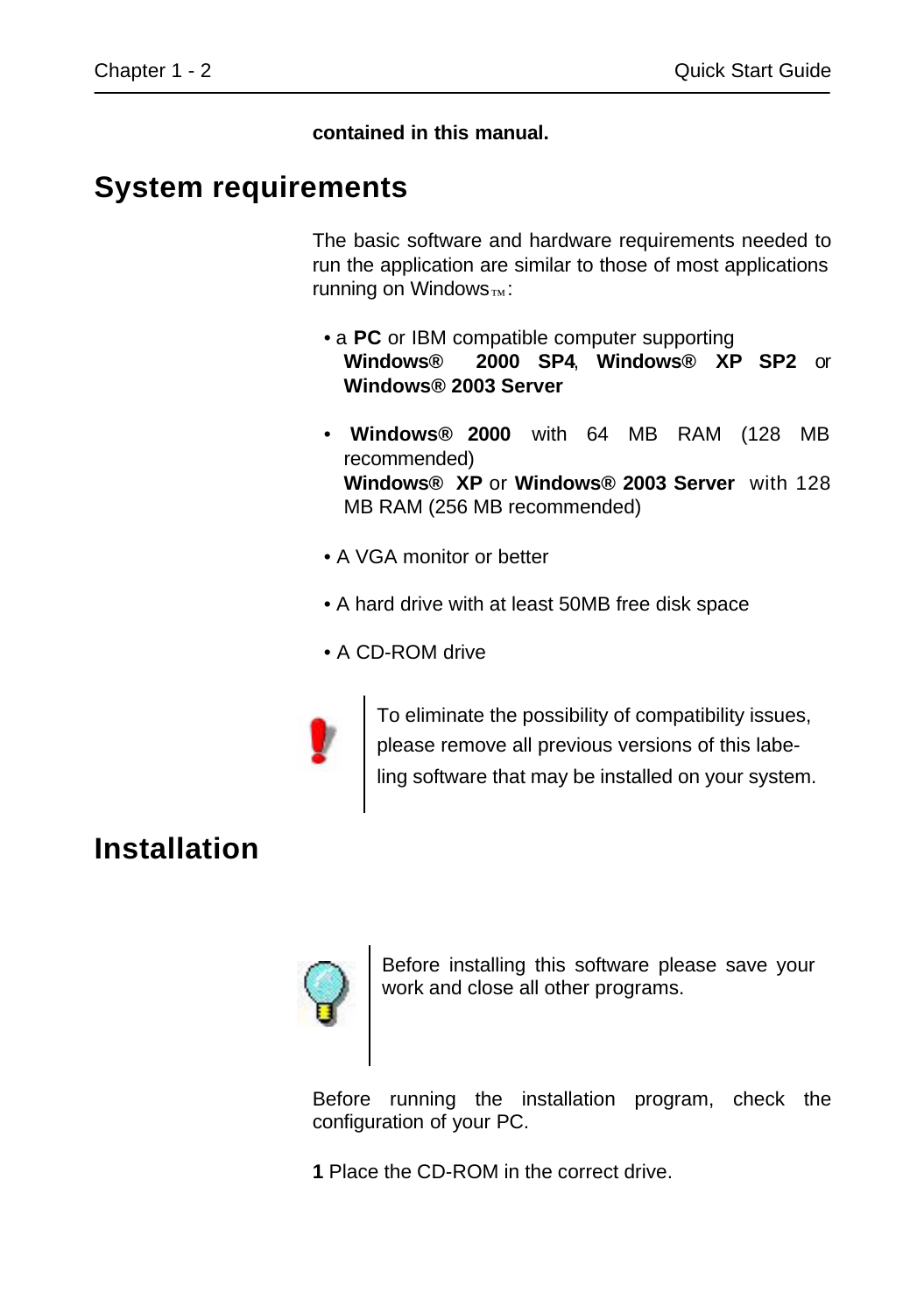The Installation window appears.

If the CD-ROM does not start up automatically:

**2** Go to **Start > Run...**, then type the letter of the CD-ROM drive followed by the filename cdsetup.exe (e.g. **D:\cdsetup.exe**).

**3** Select the product you wish to install, then click on the **Install** button and follow the instructions displayed on your screen.



Once the product has been installed, remember to fill-in and mail the registration card. Registering your product gives you access to technical support from your supplier and pre-release information on new products.

# **Software protection**

Your software can be protected using a software key ( an electronic code) or a hardware key ( a dongle).

The **dongle** is a small electronic device that you plug into your PC's parallel or USB port before launching the software. Without the hardware protection key, the program will run in 'evaluation' mode. You will not be able to save your labels, 'e' will be replaced with 'x', '0' with '5' and images will be crossed when printing.

The **software key** is an electronic code that is requested by the **Activation Wizard** when you launch the software for the first time or for as long as you are running a trial version. If you are using a trial software key, you will be given 100 runs or 30 days to try the product with all of the product's functionalities available to you.



When you launch the application, if the protection key does not correspond to your product version, a dialog box will appear providing the necessary instructions.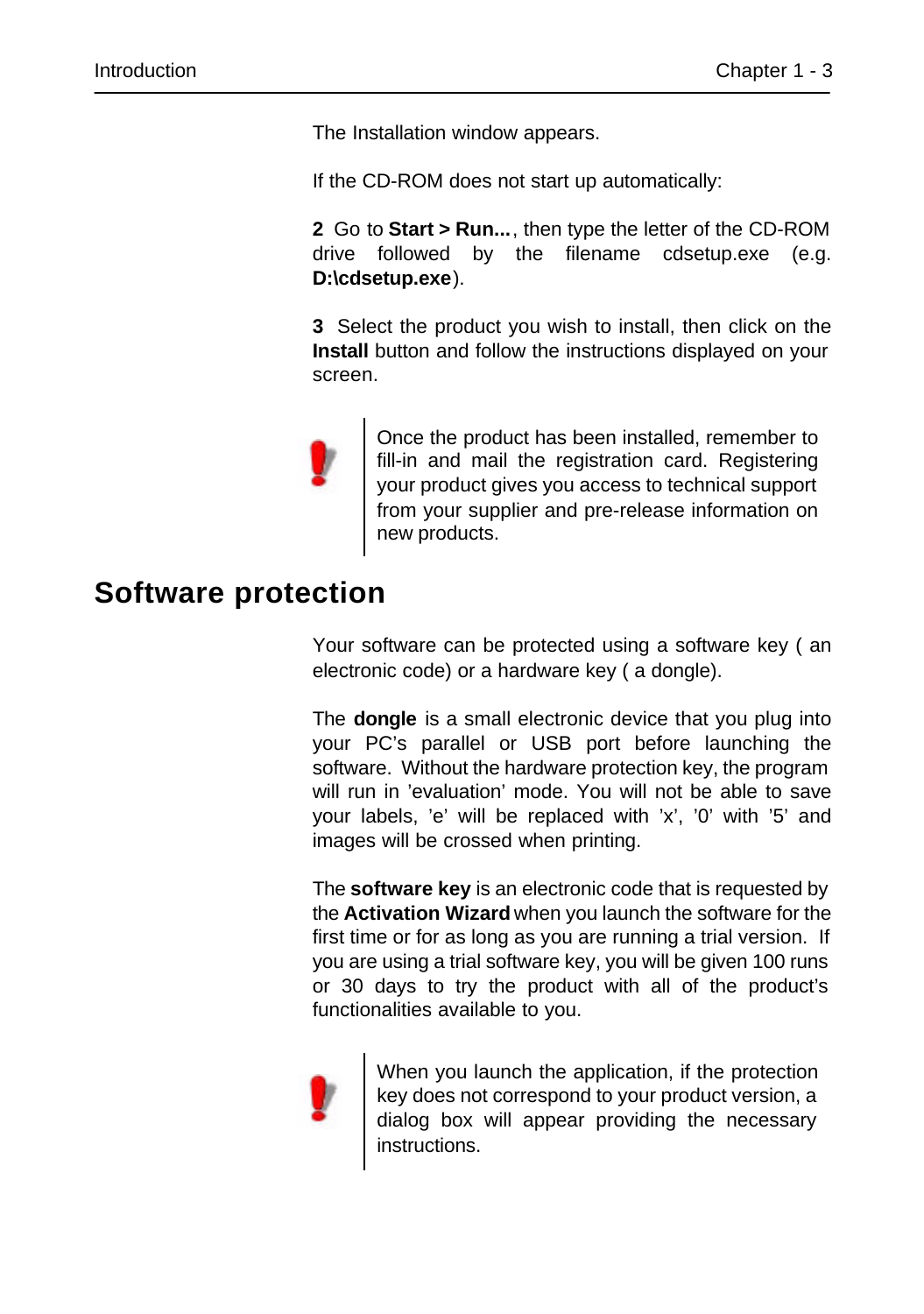You must first run your labeling software installation and then activate or connect the protection key to your computer.

### **Hardware Key connection**

If you have purchased the software with a dongle, you may choose between a USB or parallel port dongle.

#### **Connecting the parallel key**



**Figure 1** Connecting the dongle to the parallel port of your PC



If you need to use a printer on the same parallel port, simply plug it into the software protection key. In this case, it may be necessary to switch the printer on in order for the software protection key to be recognized.

### **Connecting the USB key**



**Figure 2** Connecting the dongle to the USB port of your PC

When you use a USB key and have multiple USB ports, it does not matter which port you use. If you do not have an available USB port, you can use a USB expander hub. USB

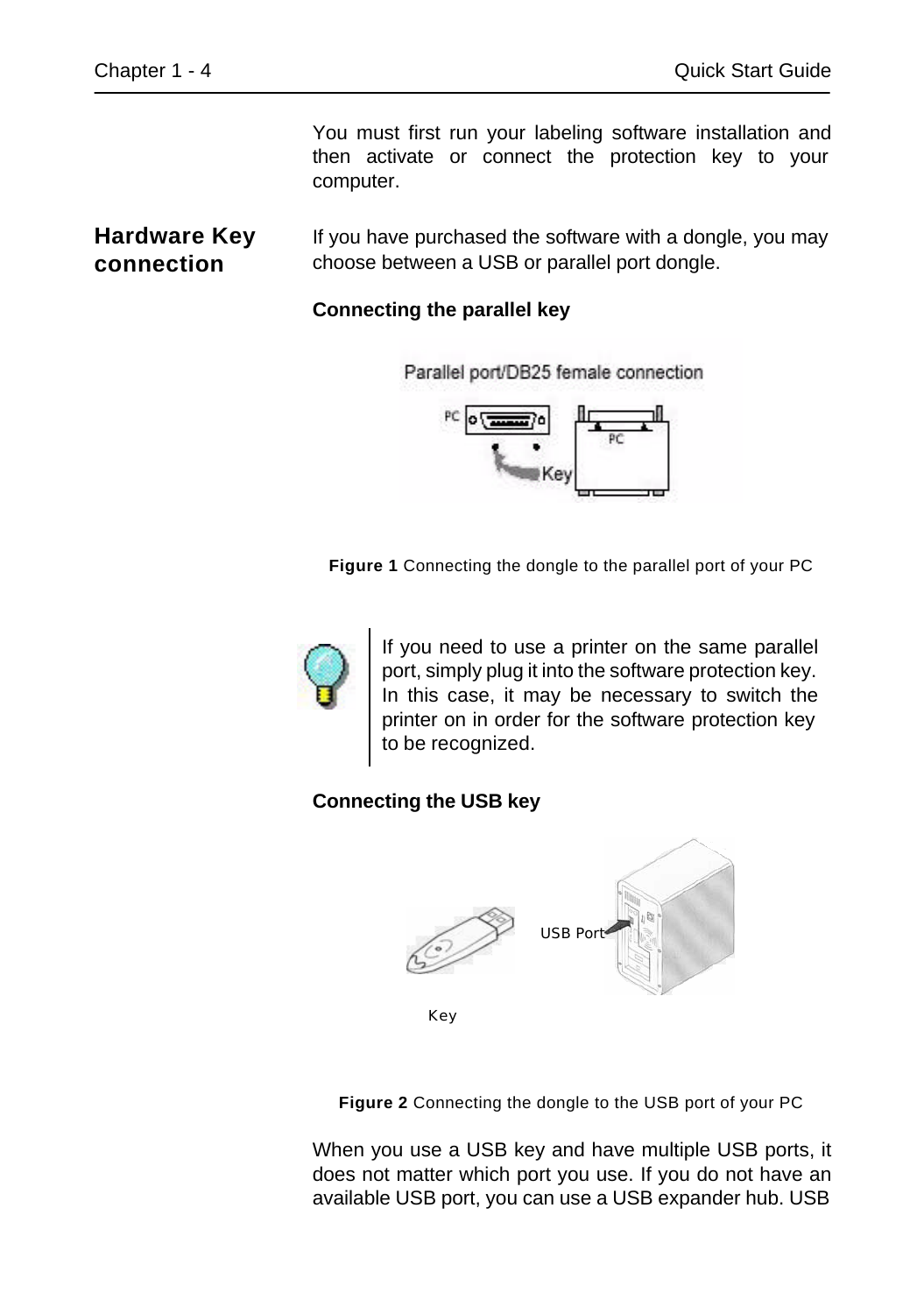devices are hot-swappable, meaning you can plug and unplug them into the bus any time, without restarting the PC

#### **Note**

**Drivers can be installed while the application is running. However you must restart your labeling software for the changes to take effect.**



USB hardware keys are not supported using **Windows 95** and **Windows NT4** operating systems.

### **Error messages when launching the software**

If you are prompted with an error message when launching the software, please check the following items:

- The administrative rights. You must have local administrative rights on your PC so that the key installation works properly. If you do not have them, you will be prompted an error message when launching the software. You will have to manually install the drivers.
- Drivers installation. If you had trouble during installation or if you are prompted an error message when launching the software, you will have to manually install the drivers.
- The key. If you are prompted an error message when launching the software, check that the connected key works with your labeling software.

Driver update. If you are prompted an error message when launching the software, your driver may not be updated. To update your driver you have to download it from ftp://ftp.ealaddin.com/pub/hasp/NEW\_RELEASES/driver/ hdd32.zip.

# **Activating the software key protection**

Once you have installed the labeling software, the **Activation Wizard** will be launched taking you through the software key protection process.

#### **To Activate the software key**

**1** In the Activation wizard, select **Activate** then click on **Next**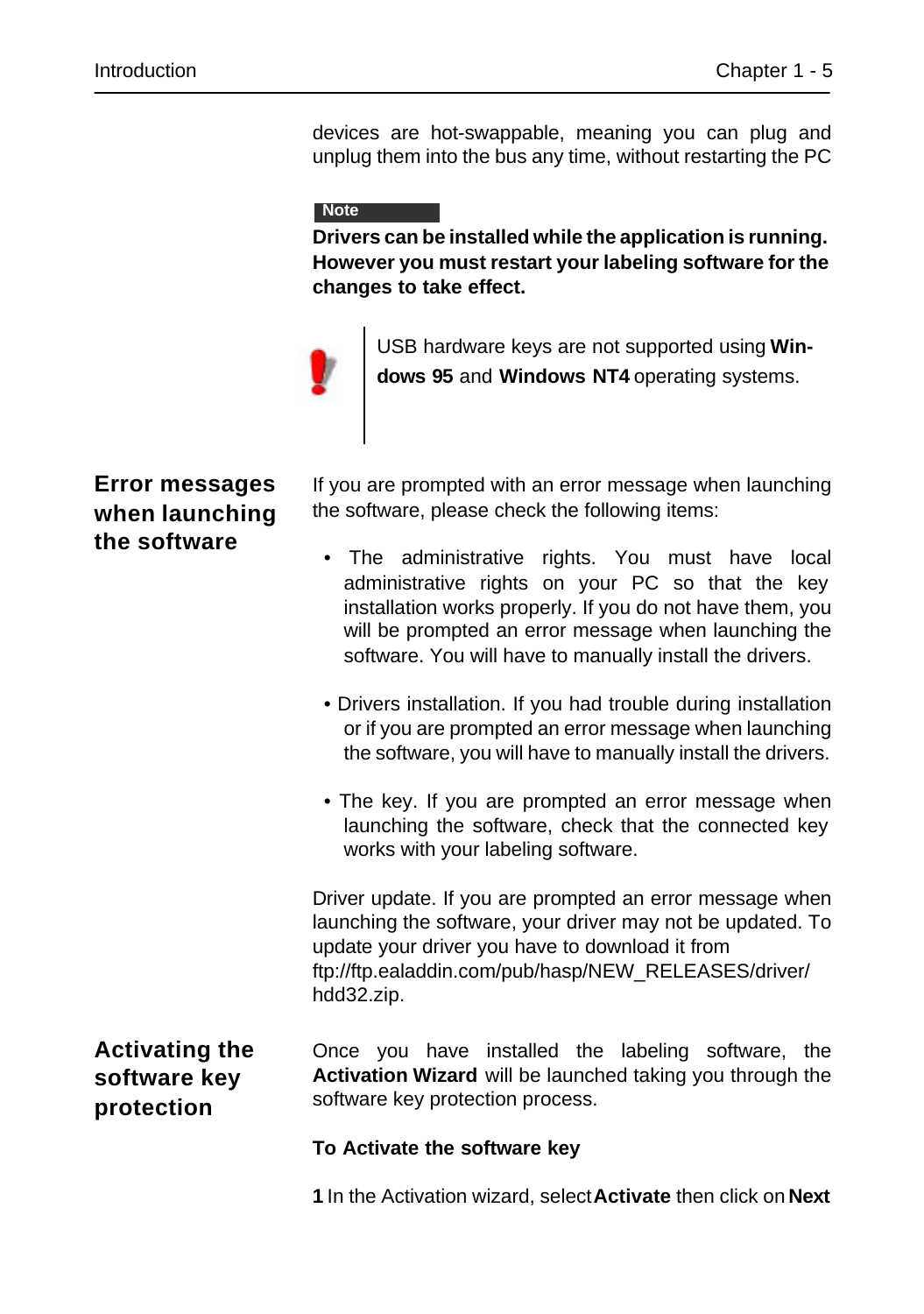There are three possible activation methods; **Internet** (Automatic), **Fax / email**, and **phone**

#### **Internet activation method**

**1** Select **Automatic** from the list of activation modes. This option allows the activation of the software key via a secure Internet connection. This is the quickest and easiest option available

**2** Input your information in the **User Registration** form. Remember that all fields marked by an asterisk (\*) are required. Click on **Next**

**3** Enter the activation code provided with the product and click on **Next**

**4** Click on **Finish** if your activation results are successful. If any problems were encountered, a message will inform you that the activation has failed and an error will be displayed.

#### **Fax / Email activation method**

**1** Select the **Fax / Email** activation method

**2** Input your information in the **User Registration** form. Remember that all fields marked by an asterisk (\*) are required. Click on **Next**

**3** Enter the activation code provided with the product and click on **Next**

**4** Click the **Create Form...** button. An Activation Request Form will be created with all the required user information. This form must be sent by fax or email in order to receive the response code. Please see the contact info on your screen for more information.

**5** Click Next. While waiting for a **Response Code**, you may choose to **launch** your software and begin using it, or, close it and return to the activation process once you have received your response code.

Once you have received your Response Code, you can return to the activation process by restarting the wizard and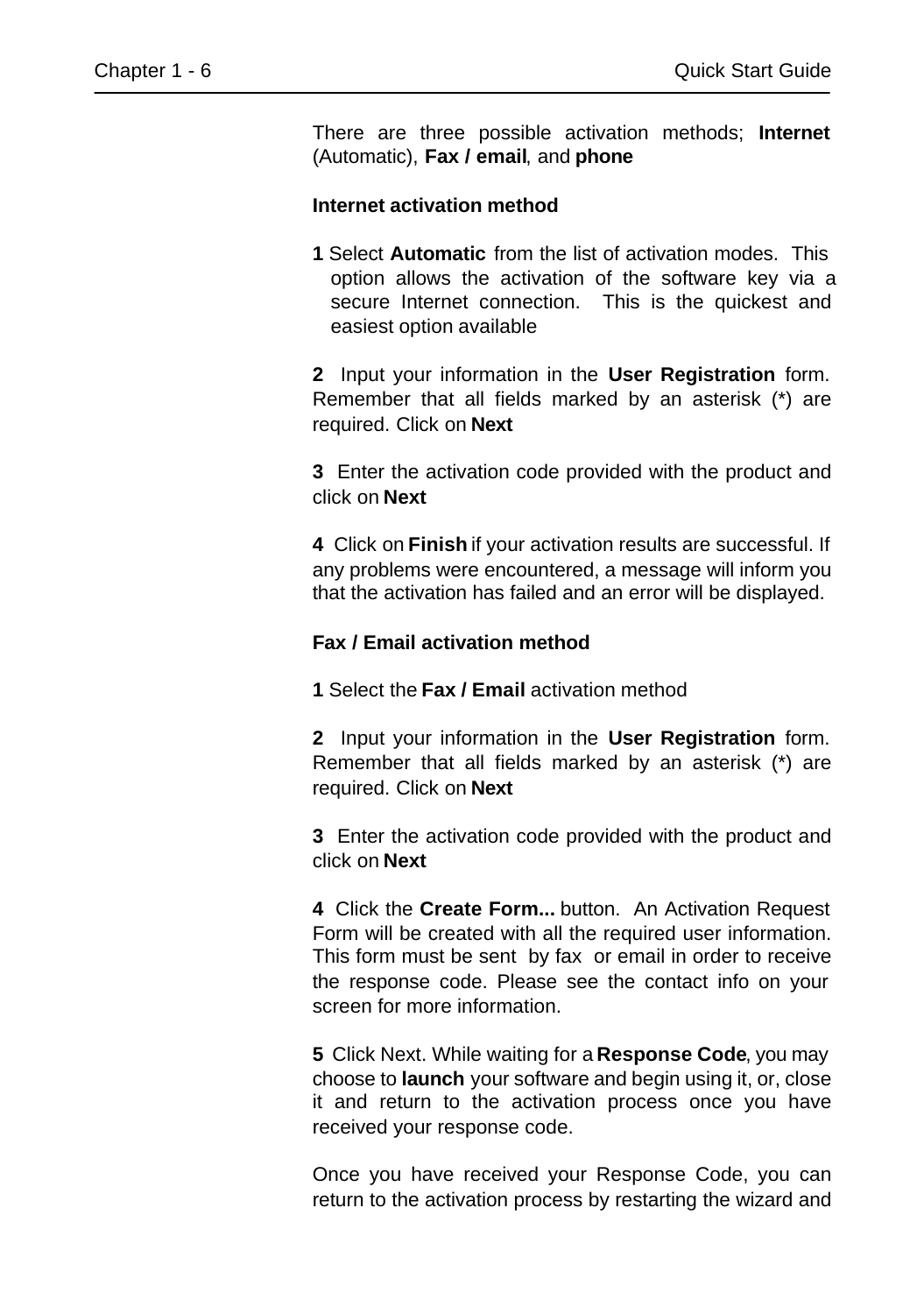click **Next** until you reach the screen from step 5 and choose the option **Enter the Response Code**. All the options you had previously selected in the wizard will be retained.

**6** Enter the **Response Code** provided to you and click on **Next**

**7** Click on **Finish** if your activation results are successful. If any problems were encountered, a message will inform you that the activation has failed and an error will be displayed.

#### **Telephone activation method**

**1** Select the **Telephone** activation method

**2** Enter the activation code provided with the product and click on **Next**

**3** Call your contact (For Europe or Asia, please contact your Reseller. For the Americas, please contact Teklynx at +1- 414-535-6200)

#### **Note**

**You will be required to fill out a User Registration via the phone. Please have your company information at hand.**

**4** Enter the **Response Code** provided to you by your reseller and click on **Next**

**5** Click on **Finish** if your activation results are successful. If any problems were encountered, a message will inform you that the activation has failed and an error will be displayed.

# **Installing the driver key manually**

If you want to install your key driver manually, do the following:

- Click on **Start**, then **Run**.
- Enter your installation file path then type the following command: **\hinstall.exe -i**

#### **Note**

**It is recommended to close your labeling software and other applications before installing your driver.**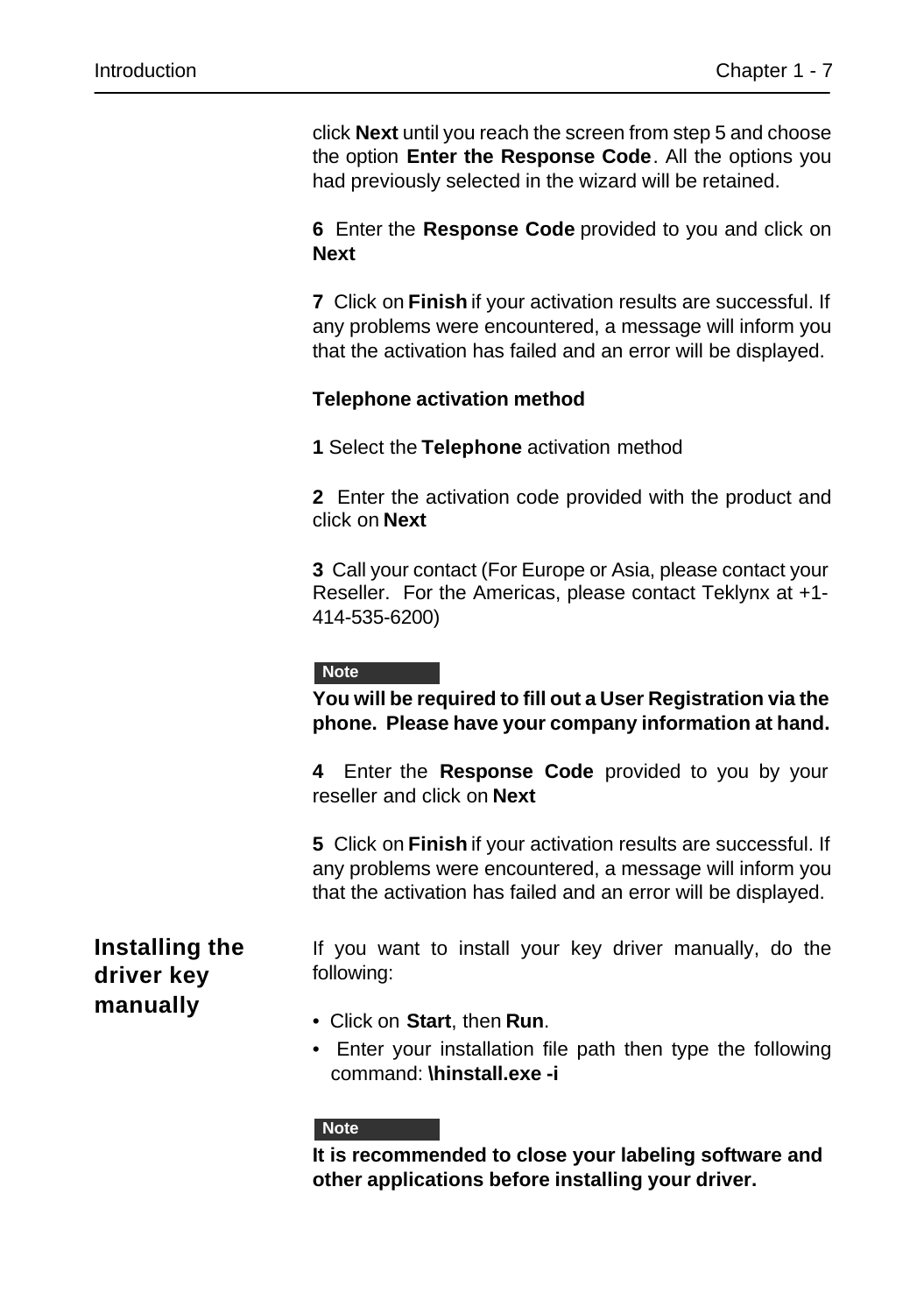# **Launching the program**

#### **1** Go to **Start > Programs**.

**2** Select the name you gave to the program group during installation (by default, it is the name of the application).

The main window appears on the screen.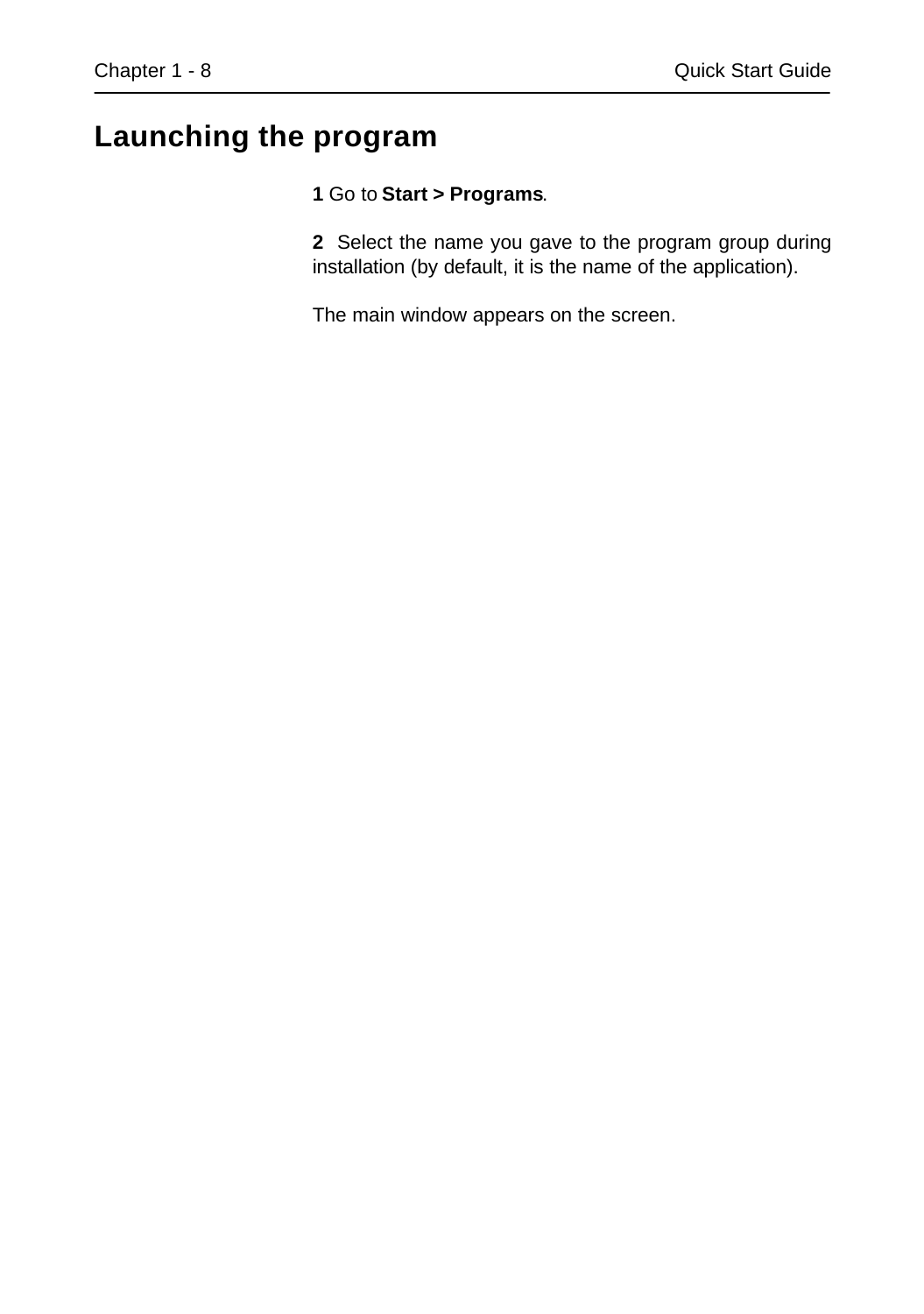# **C H A P T E R 2**

# Discovering the Interface

# **Description of the main window**

This section presents a general overview of the main interface elements as they appear in the main window at the beginning of a work session.

**Menu bar** The menu bar comprises seven drop-down menus: **File**, **Edit**, **View**, **Object**, **Data Source**, **Tools**, **Window** and **Help**.

#### **To open a menu:**

- **1** Click on it with the left mouse button.
- **2** Then choose the required command.



To access commands using the keyboard, use the keyboard shortcuts. Press ALT then the key corresponding to the letter underlined in the menu name followed by the key corresponding to the letter underlined in the command name.

**Workspace** The workspace is the entire middle portion of the window, located between the graduated rulers and the scroll bars. It includes the frame that outlines the physical limits of the document, where the objects to be printed are placed, as well as a non-printable area where you can insert comments or objects that you do not wish to appear in the printed label.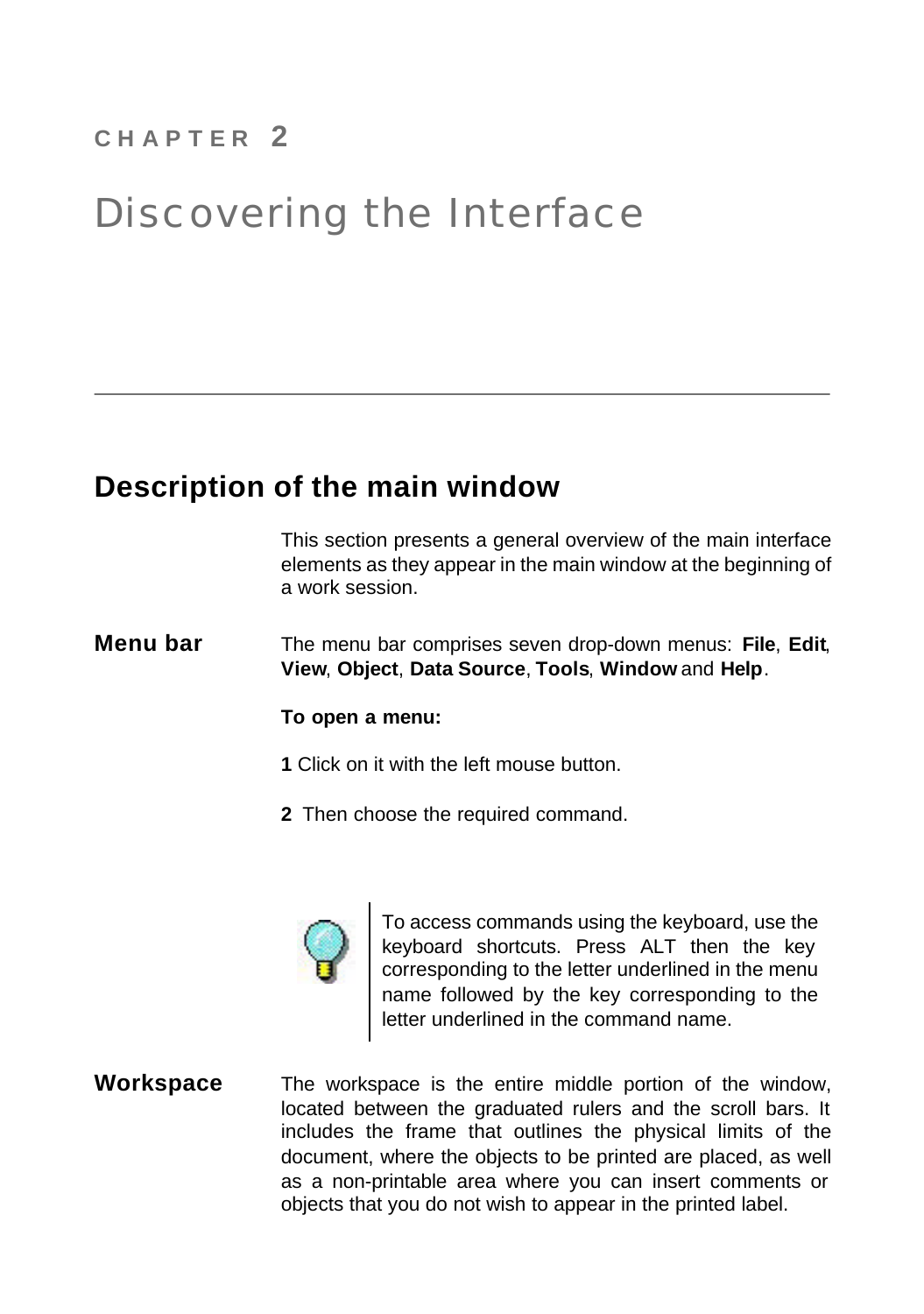**Document** When you start a new session, the program displays a frame aligned with the top left-hand corner of the window. This frame represents the physical limits of the document to be printed. The objects that make up your document should be placed inside it.

**Status bar** Located on the lower edge of the window, the status bar displays the name of the selected printer, the communication port to which it is connected, and the cx and cy dimensions of the object selected.

> **HP** Laserlet III WPo05\hp 3  $x - 4576007$ lex cut

> > **Figure 3** The status bar

**Standard toolbar** These tools allow you to execute common tasks more quickly than by using the menus.

**To select a tool:**

• Click on the corresponding button.



**Figure 4** The Standard toolbar

**View toolbar** The **View** toolbar offers you a number of display options.



**Figure 5** The View toolbar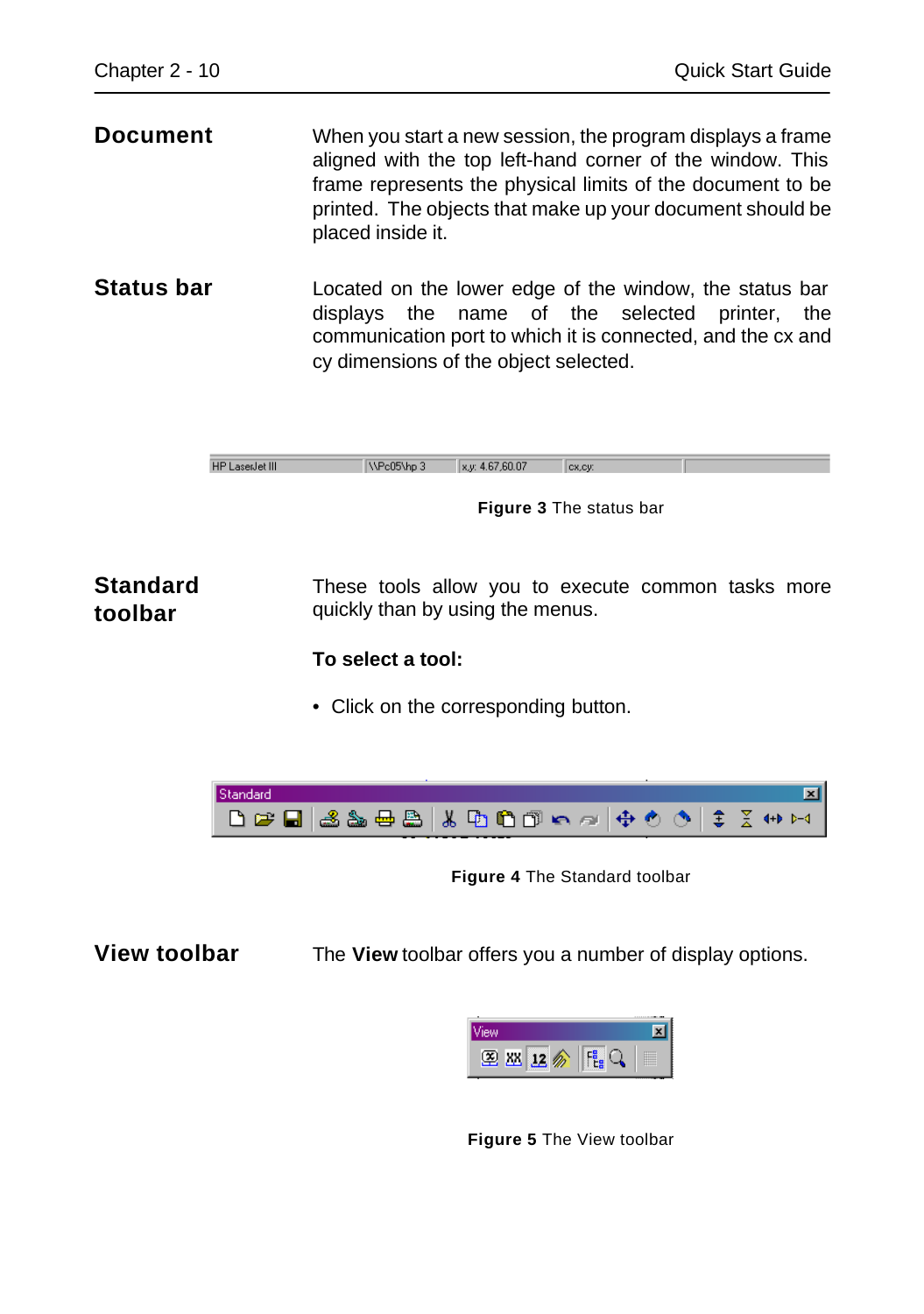#### **To change the view mode:**

• Click on the required view mode:

| <b>Button</b> | Name of tool                      | Use                                                  |
|---------------|-----------------------------------|------------------------------------------------------|
| ≊             | <b>Name</b>                       | displaying variable names.                           |
| XX.           | <b>Size</b>                       | variable<br>displaying<br>size<br>maximum.           |
| 12            | <b>Contents</b>                   | displaying variable values.                          |
|               | Form                              | displaying the Form.                                 |
| 甩             | <b>Document</b><br><b>Browser</b> | displaying<br>the<br>Document<br>Browser.            |
|               | Zoom                              | allows you to increase or<br>decrease object detail. |



All these options can also be accessed via the **View** menu.

### **Creation Toolbar**

The creation toolbar contains a number of buttons, each of which represents a tool. With these tools you can create and manipulate objects.



**Figure 6** The Creation toolbar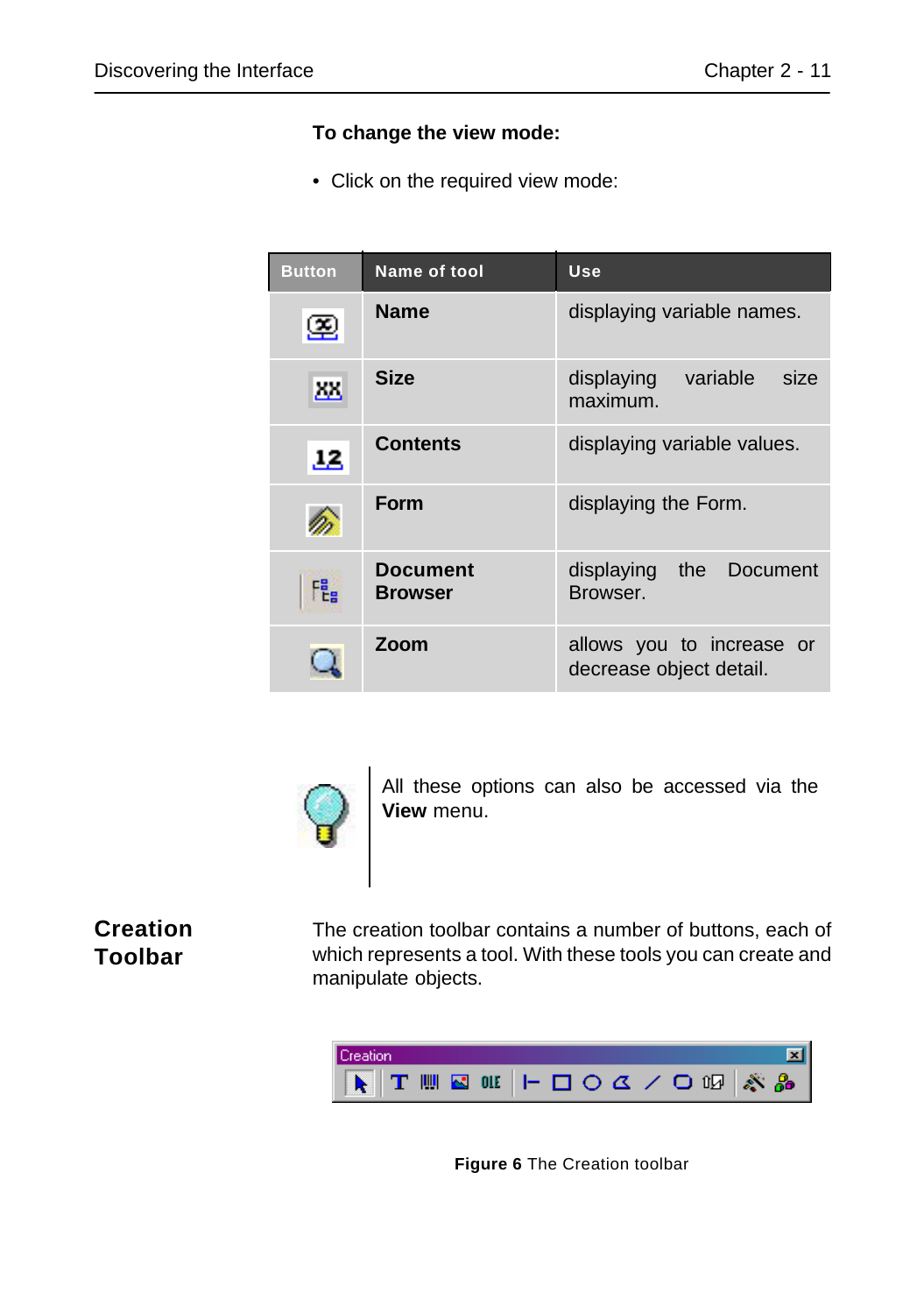| <b>Button</b> | Name of tool                               | <b>Use</b>                                                                   |
|---------------|--------------------------------------------|------------------------------------------------------------------------------|
| R             | <b>Select objects</b>                      | select and manipulating<br>all types of objects.                             |
| $\mathbf T$   | <b>Text generation</b>                     | creat fixed and variable<br>text.                                            |
| Ш             | <b>Barcode generation</b>                  | creat fixed and variable<br>barcodes.                                        |
| $\mathbf{E}$  | Image import                               | insert images.                                                               |
| <b>OLE</b>    | <b>External</b><br>object<br>insertion     | insert objects external to<br>the application.                               |
| ۲             | Line drawing                               | draw horizontal or vertical<br>lines.                                        |
| □             | <b>Rectangle drawing</b>                   | draw<br>rectangles<br>or<br>squares.                                         |
| $\circ$       | <b>Circle</b><br>ellipse<br>or<br>drawing  | draw circular shapes.                                                        |
| Δ             | <b>Polygon drawing</b>                     | draw<br>free<br>shapes<br>composed of lines.                                 |
|               | <b>Oblique line drawing</b>                | draw diagonals.                                                              |
| Ō             | <b>Rounded</b><br>rectangle<br>drawing     | rectangles<br>with<br>draw<br>rounded corners.                               |
| 叼             | <b>Shapes Gallery tool</b>                 | ready-to-use<br>import<br>shapes into the document                           |
|               | UCC/EAN 128 and<br><b>Maxicode wizards</b> | create barcodes with the<br><b>UCC/EAN</b><br>128<br>and<br>Maxicode wizards |
| 品             | <b>Plug-ins</b>                            | create TextArt, ListFields<br>and RichText Fields                            |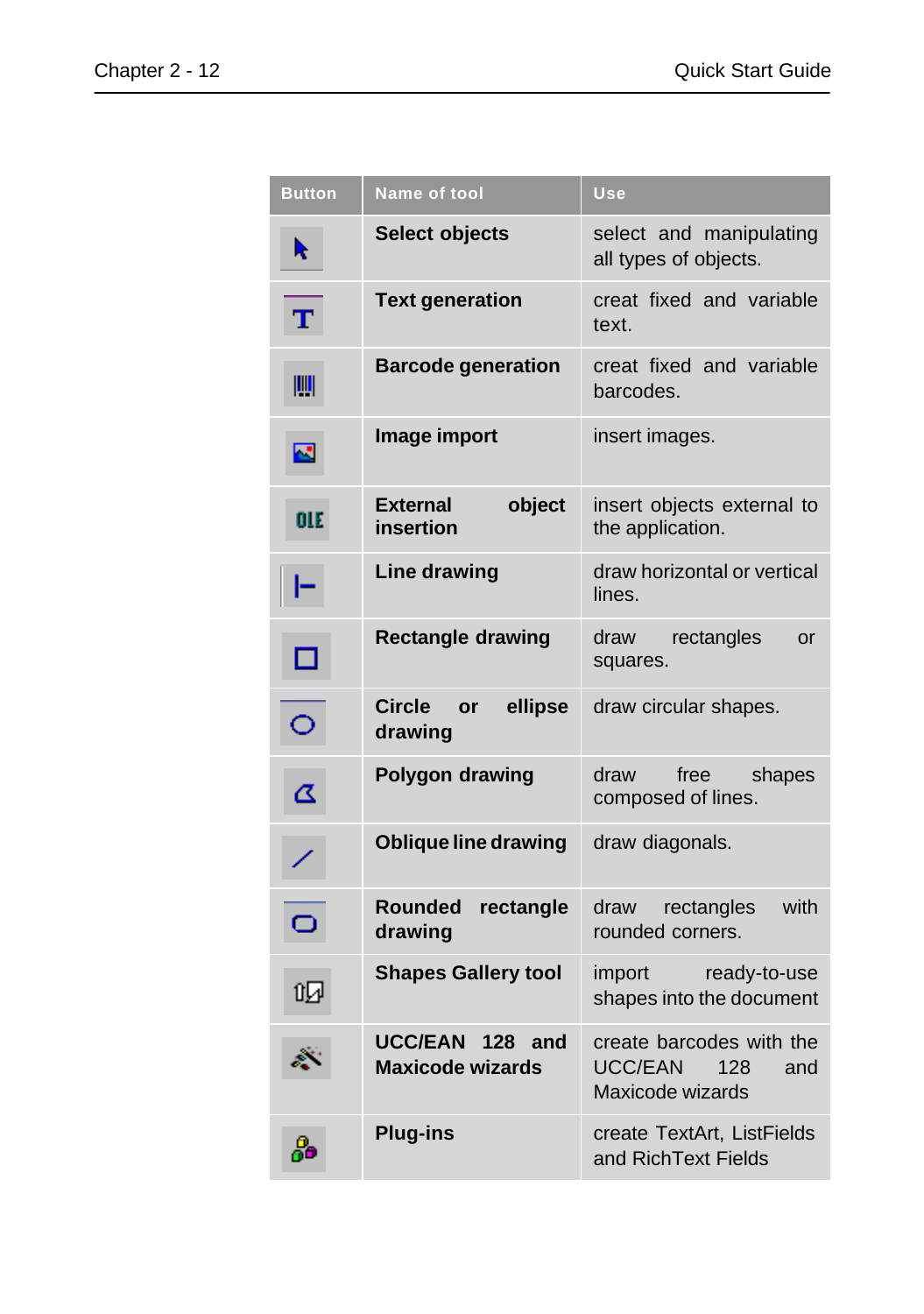### **Document Browser**

The **Document Browser** contains two tabs: **Data Sources** and **Objects**. The arrow up and arrow down keys on your keyboard allow you to move up and down the tree. The + and - symbols allow you to expand or shrink the list and display the list of variables associated with each data source or the objects available for each category.

The **Data Sources** tab displays the data sources and the number of variables associated. You can insert variable objects simply by dragging and dropping them into your document. You can also add, delete and modify variable properties using the context menu.

The **Objects** tab displays the number of objects created according to type, and their properties such as position, height and width. You can also use this tab to select an object and change its position.



**Figure 7** The Document Browser

#### **About data sources**

A data source contains a list of variables fed by data from the same source.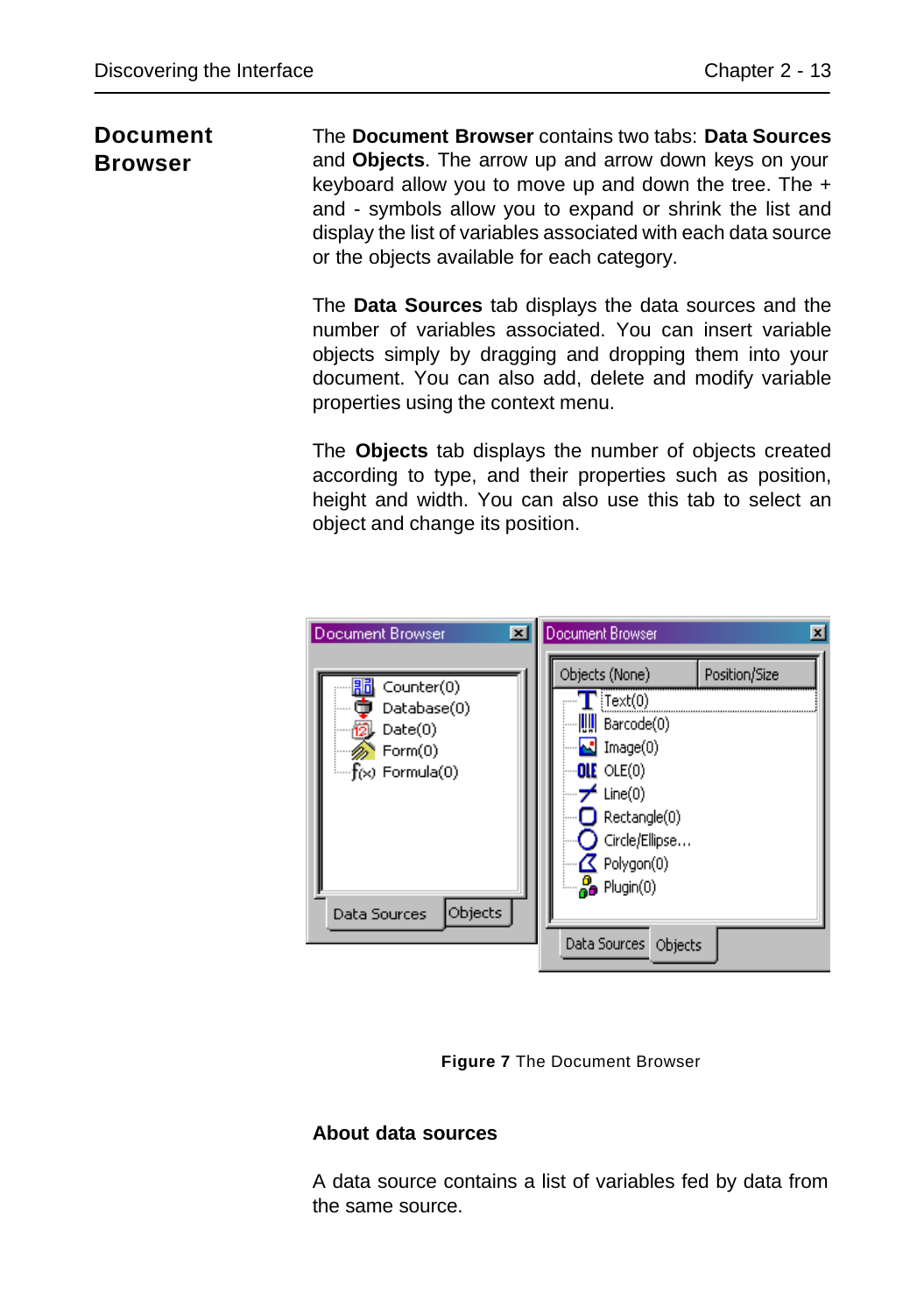When you select a data source, you are indicating where the required data is located, and what type of data it is. The data can be of internal origin (**Date**, **Counter**) or external to the application (**Database**, direct data entry using the **Form**).

The different data sources available in the **Document Browser**'s **Data Sources** tab are the following: **Database**, **Date**, **Form, Formula** and **Counter**.

- **Graduated rulers** The rulers allow you to pinpoint the position of the mouse pointer and place the various objects you include in your document with total precision. They may be configured in inches or millimeters using the **Tools > Options > Display** command.
	- Double-clicking on the left half of the horizontal ruler reduces the display scale.
	- Double-clicking on the right half of the horizontal ruler increases the display scale.



You can display the **Zoom** factor context menu by right-clicking on the horizontal ruler, or the **Orientation** context menu by right-clicking on the vertical ruler.

**Rotation button** Clicking on  $\overrightarrow{A}$  located in the top-left corner of your documents allows you to rotate the document on the screen 90°, 180°, 270° or 360°. Screen rotation is merely a display feature, and has no effect on printing.

#### **To rotate the document:**

- Click on the rotation button with the left mouse button to rotate the document 90° to the left.
- Click on the rotation button with the right mouse button to rotate the button 90° to the right.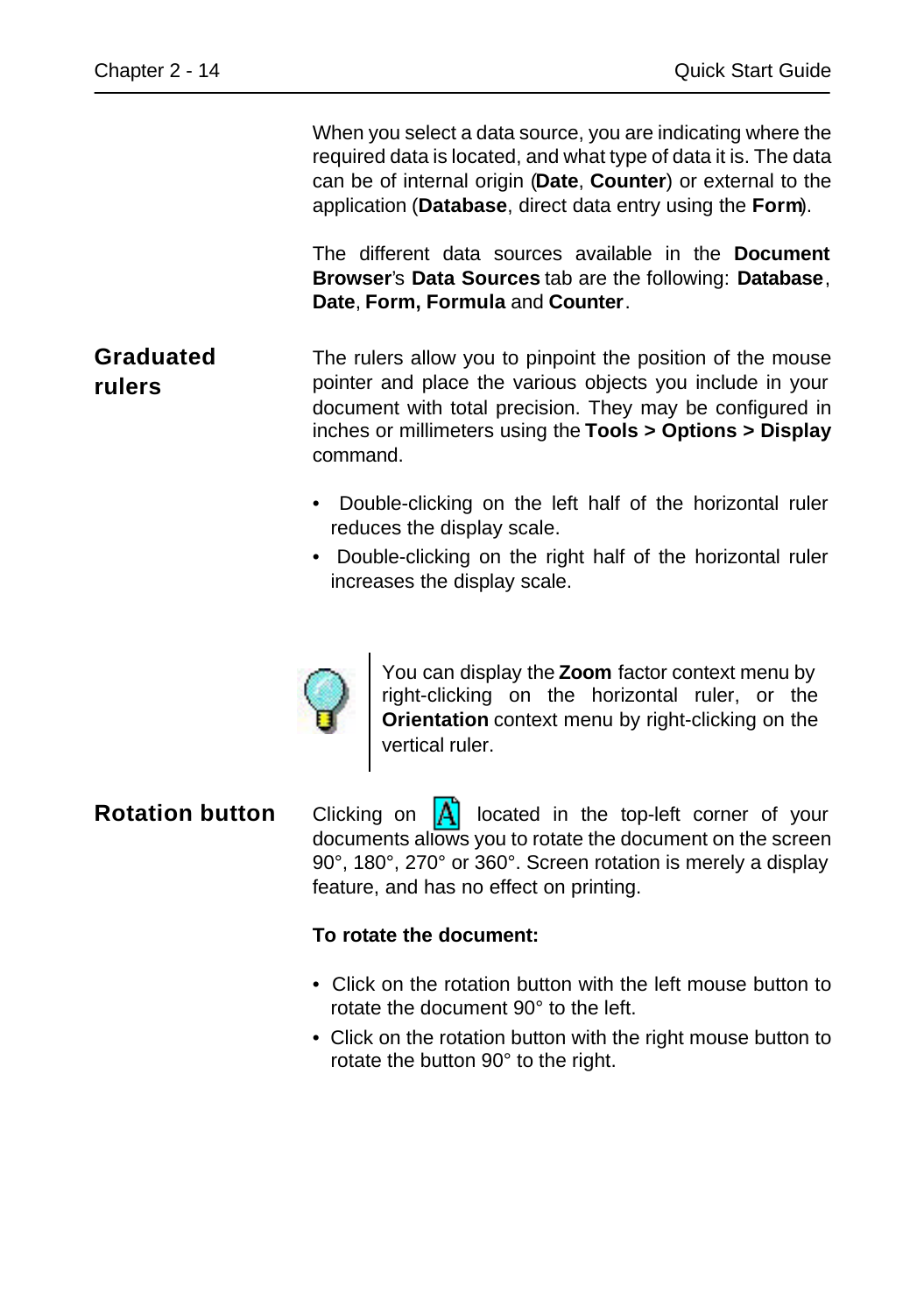

You can obtain the same document rotation effect by using the **View > Orientation** command, or by clicking on the vertical ruler with the right mouse button to display the context menu.

**Color palette** The color palette is displayed at the bottom of the workspace and allows you to modify the color of any object in your document (text, barcodes, shapes and monochrome images).

BIKK TILLE DEL BRERE BREDIGE STATE DET TILLE DEL BREDIGE DELLE DELLE DELLE DELLE DELLE DELLE DELLE DELLE DELL

**Figure 8** The color palette

#### **To change the color of an object:**

**1** Select the required object.

**2** Click on a color in the palette with the left mouse button to apply text, line or outline color.

**3** Click on a color in the palette with the right mouse button to apply background color.

#### **Note**

This button  $\mathbf X$  removes the background color from an **object.**



The Online Help provides full information on choosing the color palette, customizing it, and so on.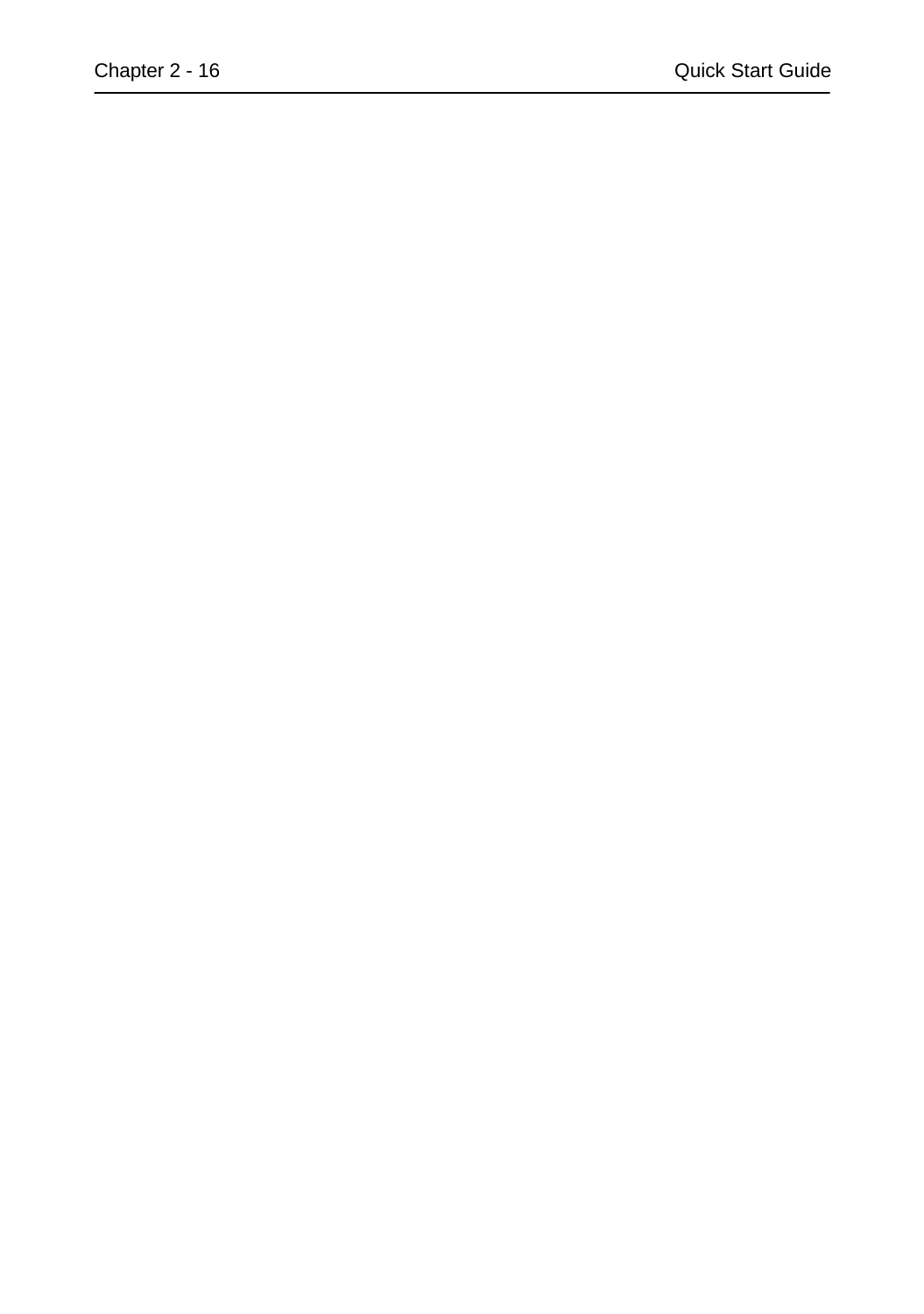# **C H A P T E R 3**

# Creating Your First Label

# **Introduction**

The purpose of this chapter is to get you off to a quick start with the software by familiarizing you with its most common functions. We will demonstrate just how quickly and easily a label can be constructed by creating a label step-by-step in this chapter.

We are going to create the following label:



**Figure 9** Introduction to the example label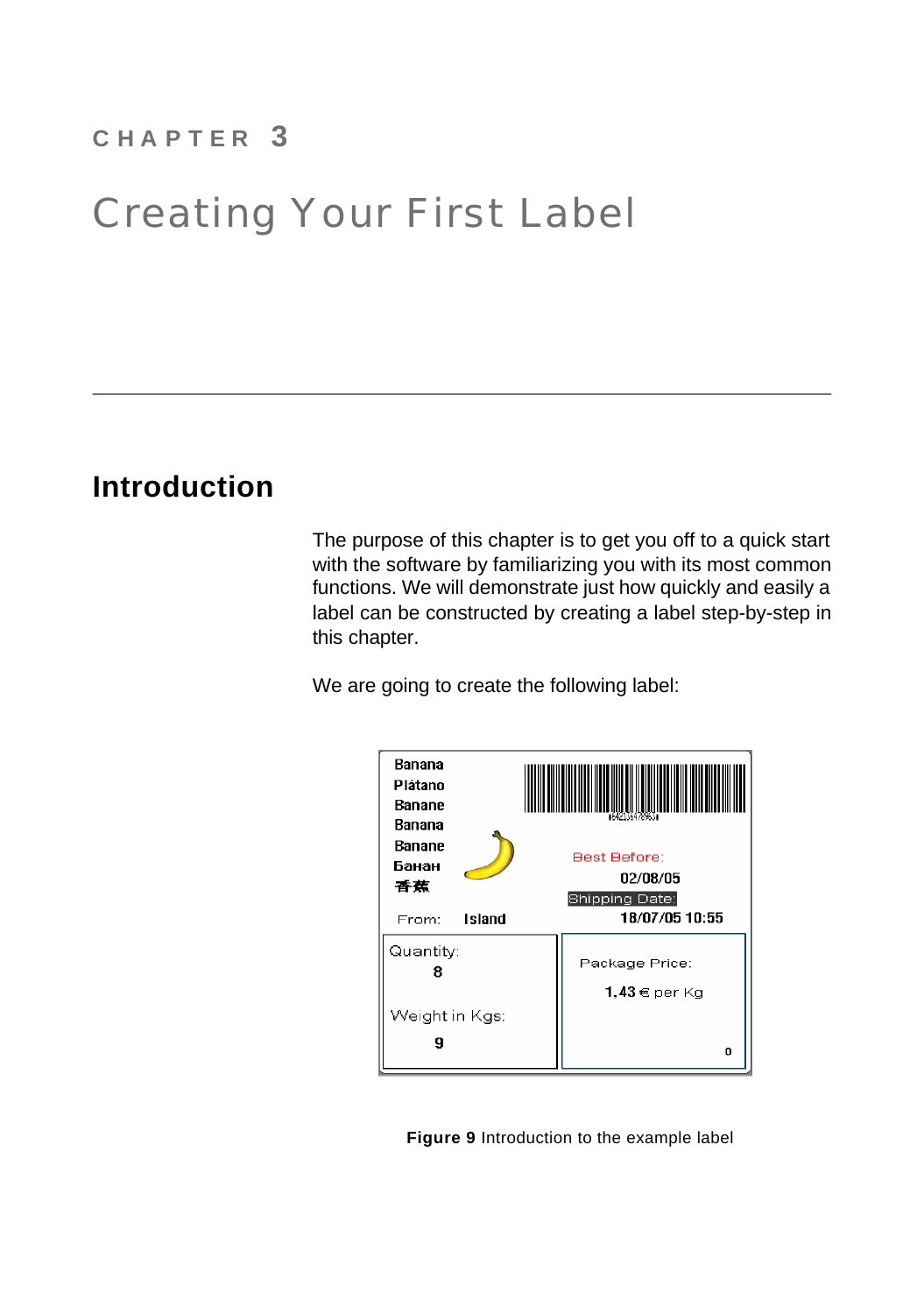

You can access the Online Help at any time by pressing the F1 key.

You can also access it from the dialog boxes by clicking on the **Help** button.



You are recommended to save your document at regular intervals so as to avoid losing data in the event of a problem such as a power failure.

# **Setting up the interface**

With a simple click of the mouse, the interface can be instantly translated into the language of your choice.

**1** Go to **Tools > Options**...

**2** Select the required language and unit of measurement as shown in the Figure below, then click on **OK**.

| <b>Options</b>                                                                                                                                                                                   |                                                                                                                                                                                                 |                                                                              | $\vert x \vert$ |
|--------------------------------------------------------------------------------------------------------------------------------------------------------------------------------------------------|-------------------------------------------------------------------------------------------------------------------------------------------------------------------------------------------------|------------------------------------------------------------------------------|-----------------|
|                                                                                                                                                                                                  |                                                                                                                                                                                                 | Document Display Default folders Grid Printing Others                        |                 |
| Language                                                                                                                                                                                         | $\nabla$ Display the object while moving                                                                                                                                                        |                                                                              |                 |
| Arabic<br>Czech<br>Danish<br>Dutch<br>Enalish<br>Finnish<br>French.<br>German<br>Hehrew<br>Hungarian<br>Italian<br>Norwegian<br>Polish<br>Portuguese<br>Russian<br>Spanish<br>Swedish<br>Turkish | ة ف∪رع⊍ا<br>ceština<br>Dansk<br>Nederlands<br>Enalish<br>Suomi<br>Francais<br>Deutsch<br>חיררע<br>Magyar<br>Traliano<br>Norsk<br>Polski<br>Português<br>Русский<br>Español<br>Svenska<br>Türkce | Linits:<br><b>C</b> Millimeters<br>$C$ Inches<br>Display font<br>Tahoma<br>8 | $\cdots$        |
|                                                                                                                                                                                                  |                                                                                                                                                                                                 | Cancel<br>OK                                                                 | Help            |

**Figure 10** The Options dialog box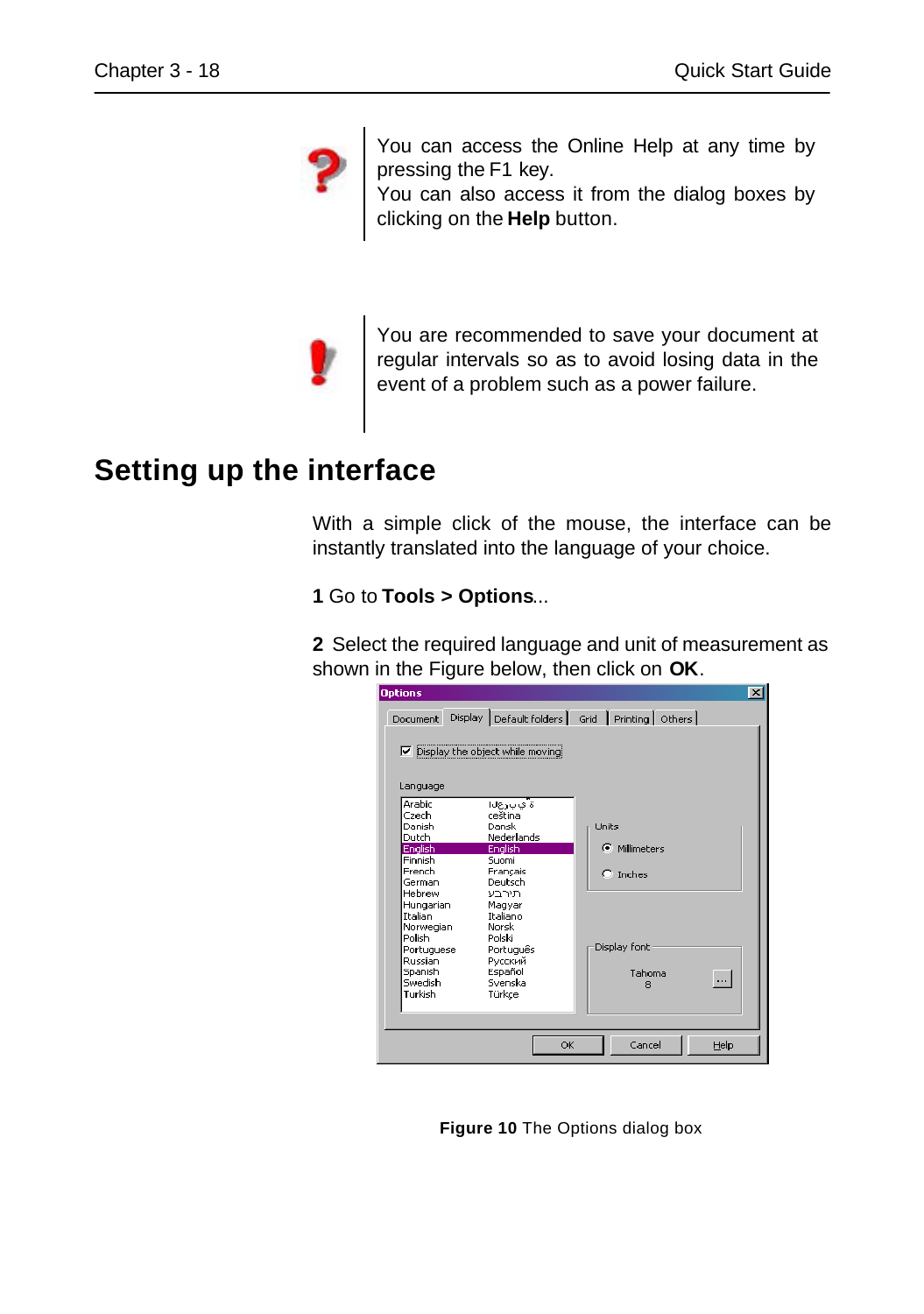# **Selecting the printer**

Before starting, you will need to define the printer you wish to use as not all printers share the same characteristics. As a result, settings such as choice of character fonts, page formats, and so on, may differ according to the model chosen.

• Go to **File > Select printer...**



The **Printer** dialog appears on the screen.



**Note**:

Drivers provided with the application are indicated by an icon

**Figure 11** The Printer dialog box

If the printer you wish to use is not listed in the box, you will need to add it.

#### **To add a printer:**

- **1** Click on the **Add** button, then select the printer from the **Model** list.
- **2** Select the port on which you wish to install the printer.
- **3** Click on **OK**.

You are now back at the **Printer** dialog box.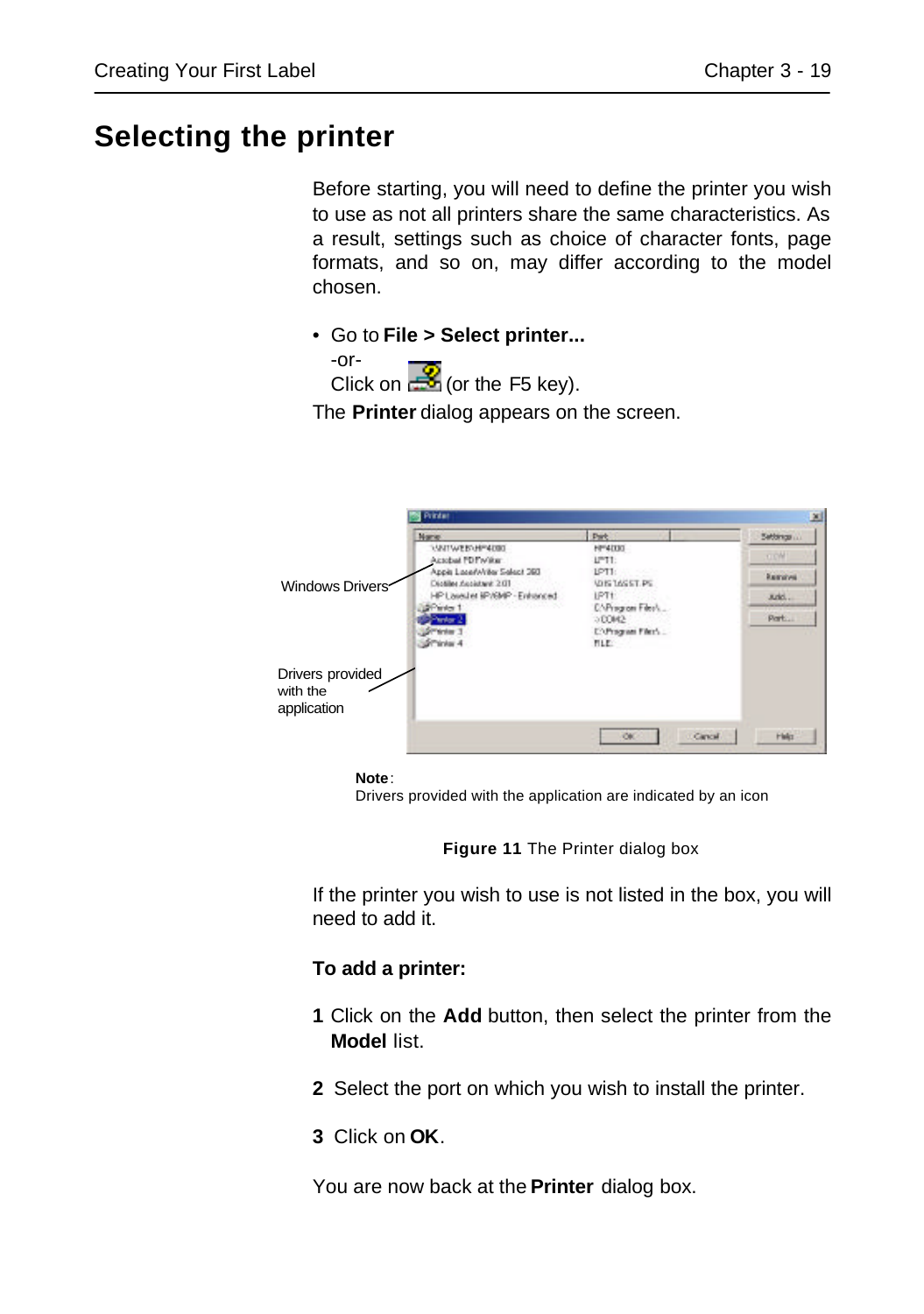**4** Select the printer you have just added, then click on **OK**.

#### **Note**

**To create the example label described in this manual, we recommend you use a printer that uses the drivers provided with the application**



You are recommended to use printer fonts and barcodes as this reduces data transfer time and thus optimizes label printing speed.

# **Document page setup**

Once you have selected the printer on which the label will be printed, you can begin creating your document. The first stage involves setting its dimensions.

#### **1** Go to **File > Page setup..**.



The **Page setup** dialog box appears on the screen.

The **Stock** tab allows you to open an existing stock, or create a new one

The **Label** tab allows you to define the size of the document and the number of documents per row and per column on the page

The **Page** tab allows you to define the page format

The **Margins** tab allows you to define the margins and the distance between documents on the same page

| Page setup                                        |                                                                                     |                | $\vert x \vert$ |
|---------------------------------------------------|-------------------------------------------------------------------------------------|----------------|-----------------|
| Stock   Label   Page   Margins                    |                                                                                     |                |                 |
| Type                                              | <b>TK Training</b>                                                                  |                |                 |
| Name                                              | Model 2                                                                             |                |                 |
| Number of labels :<br>Label size :<br>Page size : | $\overline{1}$<br>$77.00 \times$<br>82.00(mm)<br>Customized<br>78.00 x<br>83.50(mm) | Preview        |                 |
| Comment                                           |                                                                                     |                |                 |
| Training CS 7                                     |                                                                                     | Save<br>Remove |                 |
| Settings.                                         | OK                                                                                  | Cancel         | Help            |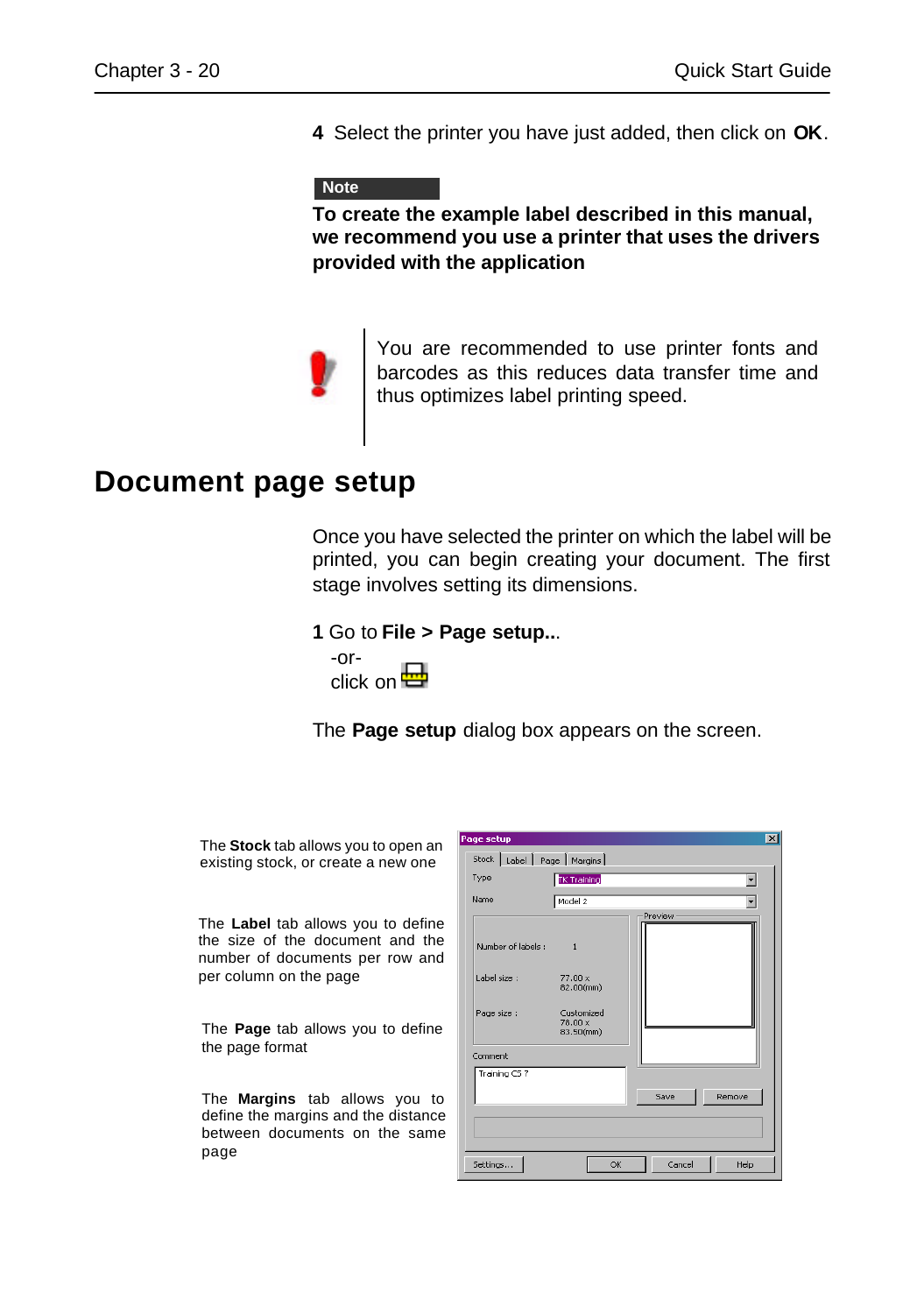**Figure 12** The Page setup dialog box

**2** Click on the **Label** tab and enter the following information:

- **Width**: 77
- **Height**: 82
- **Corner roundness**: 1
- **Number of labels per row**: 1
- **Number of labels per column**: 1

**3** Click on the **Page** tab and enter the following information:

- **Page size**: Customized
- **Automatic sizing**: yes

**4** Click on the **Margins** tab and enter the following information:

- **Left margin**: 1
- **Top margin**: 1.5
- **Gap between columns**: 1

**5** Click on **OK**.

The workspace displays the outline of your label.



Page setup parameters may differ according to the printer used. In this case, messages will guide you through the process of modifying the values suggested in this example.

# **Creating Database Variables**

The **Database** data source allows you to import data from a database.

**1** Go to **Data source > Databases > Create/Edit query...**

- **2** Select **ODBC**
- **3** Click on the database icon button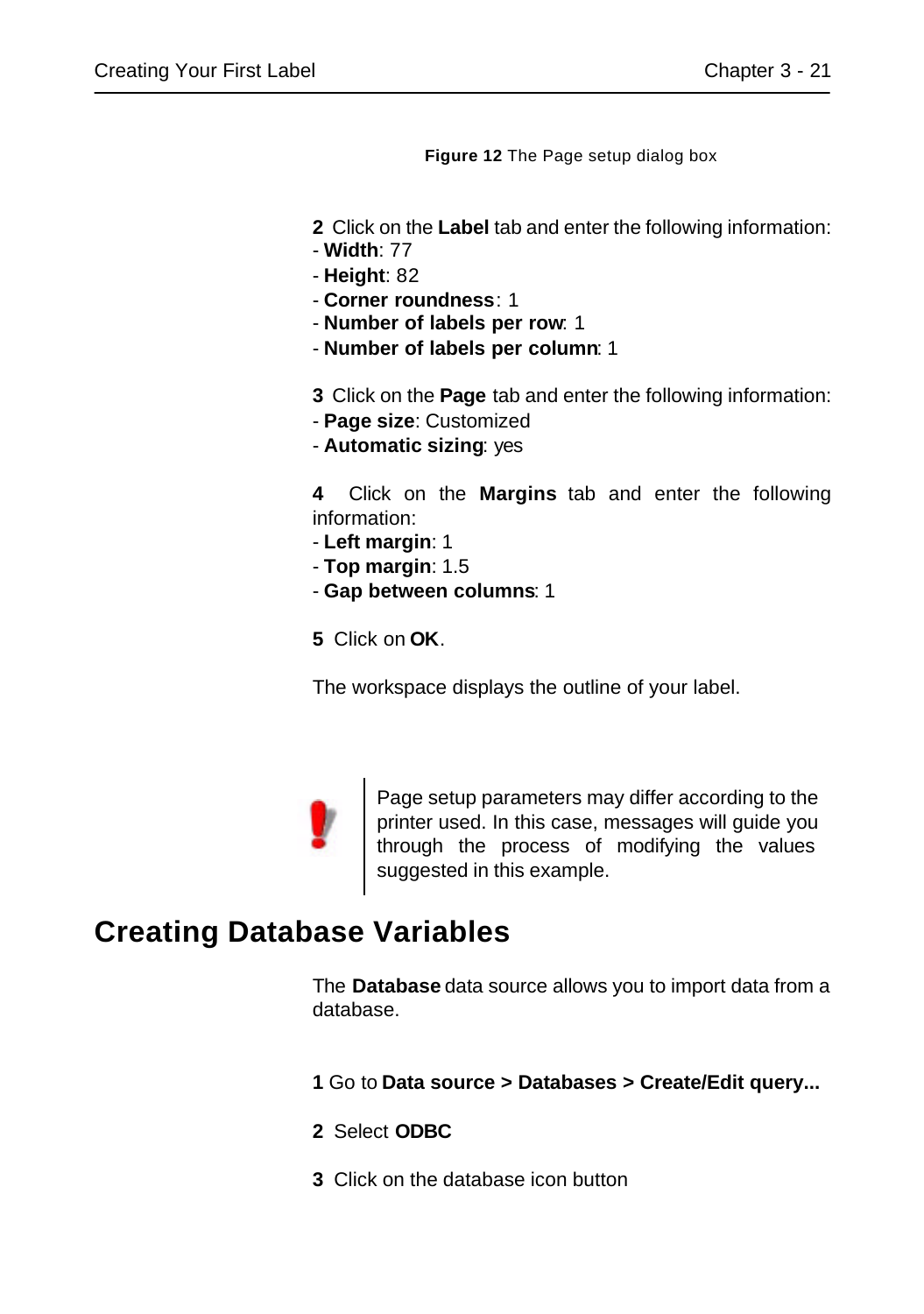**4** Click on **Add...**

- **5** Select the **Microsoft Access Database driver (\*.mdb)**
- **6** Click on **Finish**
- **7** Name the database: "Fruits" and click **OK**
- **8** Select the new database from the list and click **OK**

**9** In the **Select Data Source** drop-down menu, select **Fruits** and find its location C:\ProgramFiles\Codesoft8\Libraries\Data\Fruits.mdb

**10** Select **Products** from the list of tables

- **11** Click **Select All**
- **12** Click **OK**

The variables are created automatically and are displayed under **Database** in the document browser. They will carry the same field name as those defined in your database.

To add a variable to the document, select a **Database** variable from the list, then drag and drop it into the document (see *Creating text variables*).

# **Creating the label**

- **Creating text 1** Select the **Text generation** tool, then click inside the workspace.
	- **2** Enter "From:".

**3** Using the **Select** tool, right-click on the text you have just created. and go to **Properties...**

**4** Complete the dialog box as shown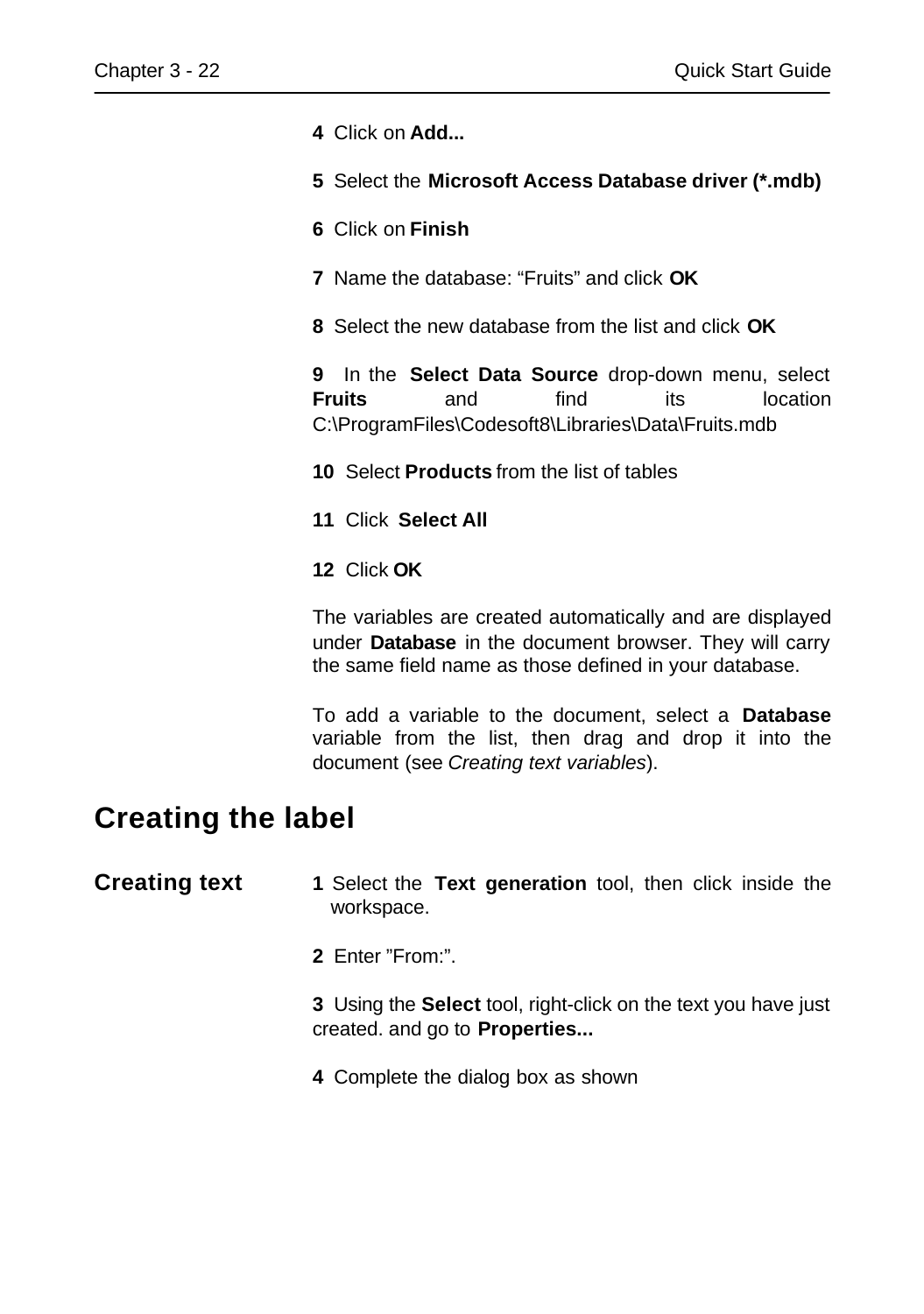.

| <b>Properties</b>    |                    |                       |                   |                                                              | ⊠             |
|----------------------|--------------------|-----------------------|-------------------|--------------------------------------------------------------|---------------|
|                      |                    |                       |                   | General Character   Paragraph   Shape settings   Data source |               |
| $C$ Printer          |                    |                       | G Graphic         |                                                              | millimeters - |
| Font                 |                    |                       | Height            |                                                              |               |
| Arial                |                    |                       | 2.80<br>3,20      | Size                                                         |               |
| Arial<br>T<br>m      | <b>Arial Black</b> | $\blacktriangle$      | 3.50<br>3.90      |                                                              |               |
|                      | Tr Arial Narrow    |                       | 4.20<br>4.90      | А                                                            |               |
| m<br>T Batang        | Arial Unicode MS   |                       | 5.60<br>6.30<br>÷ |                                                              |               |
|                      |                    |                       |                   |                                                              |               |
| Subset<br>Occidental | ▾                  | Style<br>Bold         |                   | $\mathbf{H}^{2.20}$                                          |               |
|                      |                    | Italic                |                   |                                                              |               |
|                      |                    | Underline             |                   | Height                                                       |               |
|                      |                    |                       |                   | 2.82                                                         | H             |
|                      |                    |                       |                   | Width %                                                      |               |
|                      | 0123456 abcdefgh   | ABCDEFGHIJKLMNOPQRSTU |                   | 100                                                          | H             |
|                      |                    |                       |                   |                                                              |               |
|                      |                    |                       | OK                | Cancel                                                       | Help          |
|                      |                    |                       |                   |                                                              |               |

**Figure 13** The Text dialog box



To retain the set text attributes for all new textboxes, right-click on the configured textbox and select **Set as default**.

- **5** Repeat steps 1 and 2 for the following text:
	- "Best before:"
	- "Shipping Date"
	- "Package Price:"
	- "Quantity:"
	- "Weight:"

**6** Create also a empty text box in which the ProductName variables will be inserted. (see *Creating text variables*)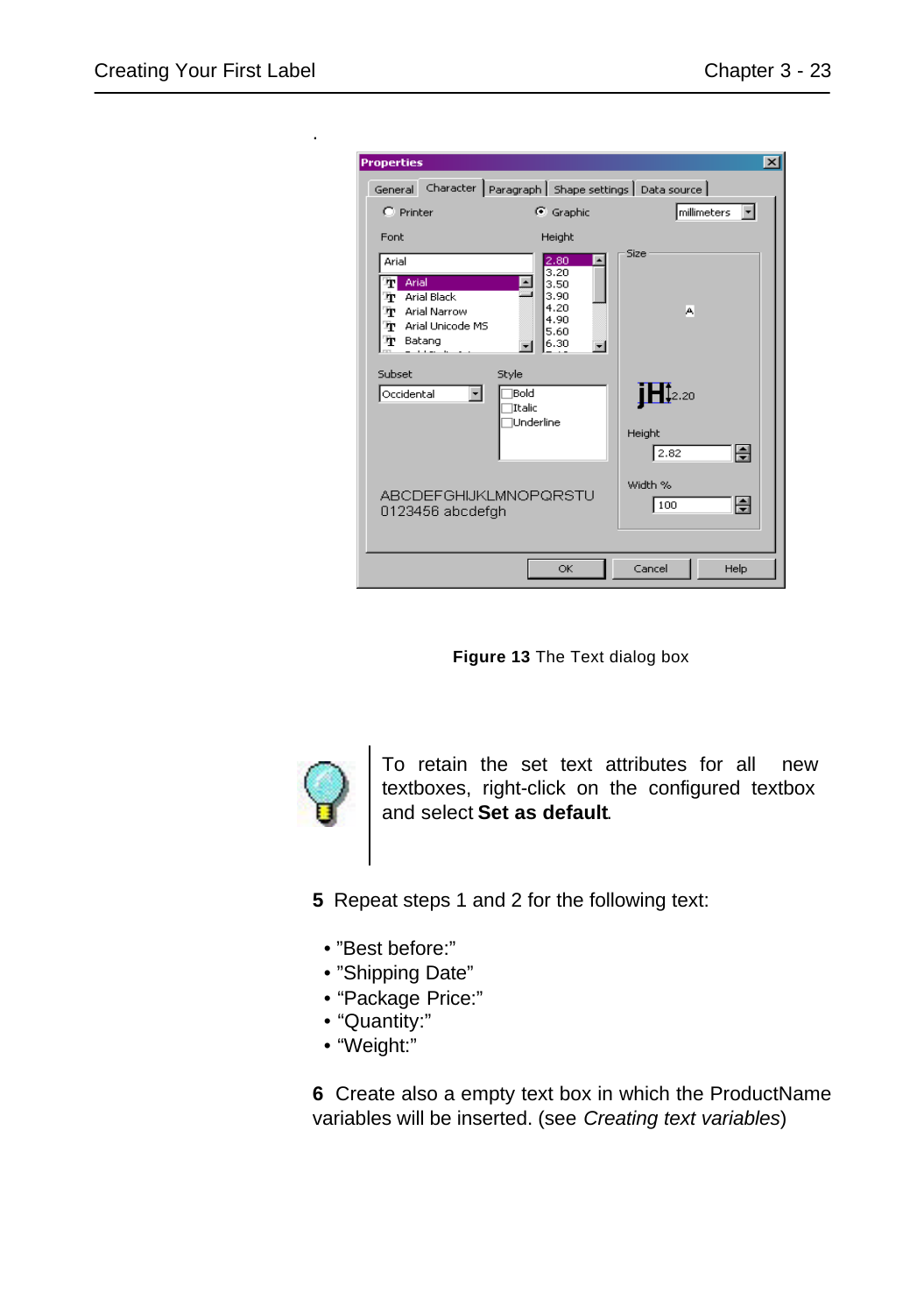#### **To apply color to the text.**

**1** Select "Best before", then click on the required color in the palette with the **left** mouse button.

The text will immediately display the color chosen.

**2** Select "Shipping Date:", then click on the required color in the palette with the **right** mouse button.

The text will immediately display a background color.

- **Creating text variables**  Once your textboxes have been created, place the data from your database on your label by dragging and dropping the various database items onto your label. Remember to place all the ProductNames in an empty textbox. The variables to be moved over are: OrderQty, Origin, Proce\_per\_kg, ProdNameCh, ProdNameFr, ProdNameGe, ProdNameIt, ProdNameRu, ProdNameSp, ProdNameUs. When you drop the variable into the label, you will be given a choice to create it as a text, barcode or image... For the above mentioned items, always choose Text.
- **Creating date variables 1** Right-click on the date item in the document browser and select **Add...**
	- **2** Select a date format

**3** Drag and drop the newly created date variable into the label as a text item

#### **Configuring a date variable**

- **1** Repeat steps 1 and 2
- **2** Click the **Options** tab in the **Date variable dialog box**
- **3** Add a **fixed value** of **15** (days) and click **ok**.

This will add 15 calendar days to the current date - used for the "Best Before" date variable.

**Creating barcodes 1** Select the **CodeArticle** variable from the list of database items in your document browser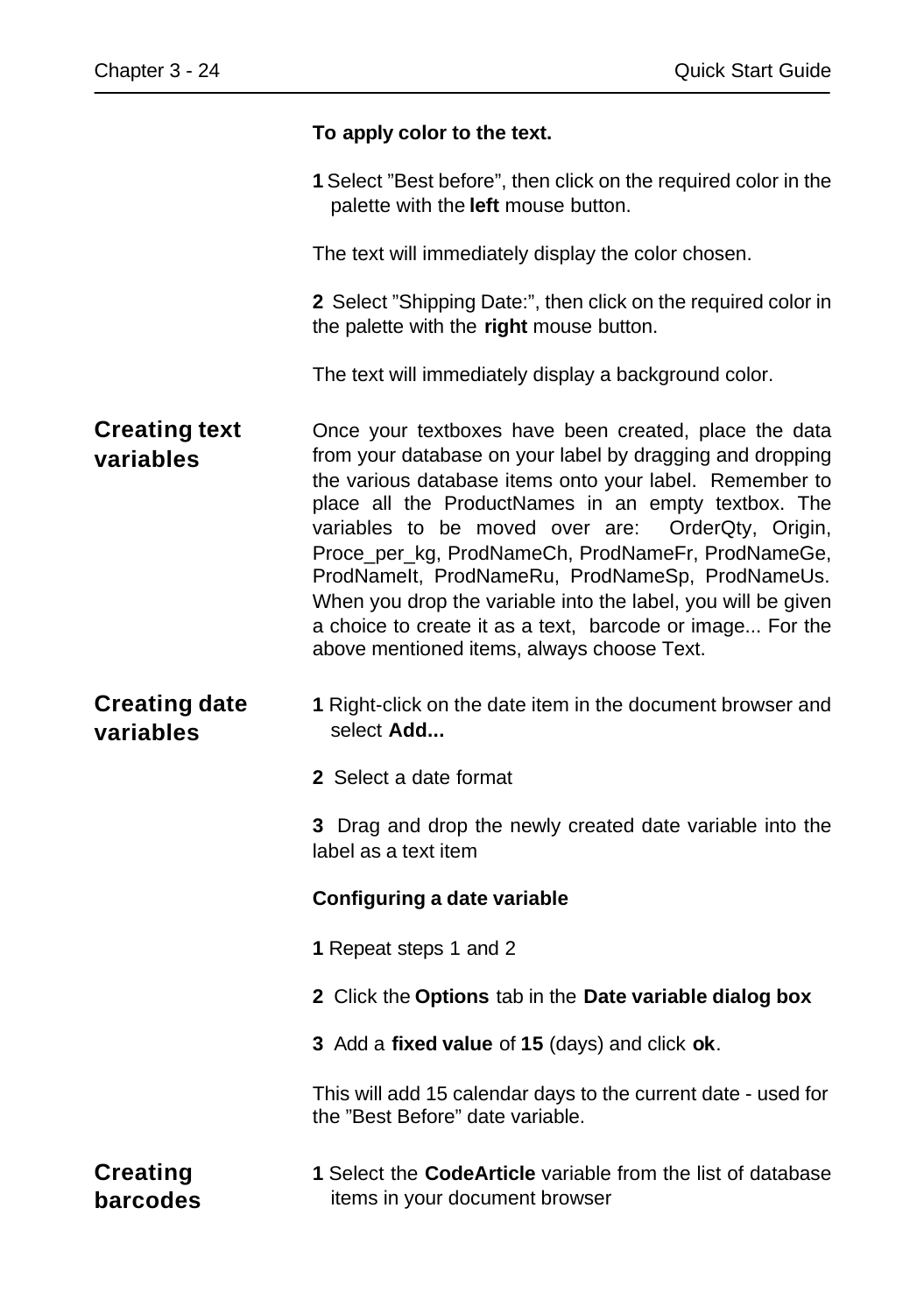**2** Drag and drop it into the label as a barcode

You can change the type of barcode it produces by rightclicking on the barcode, selecting **Properties...** from the context menu and defining the settings.

| <b>Properties</b>                                                                                      |      |                                                        | $\vert x \vert$                     |
|--------------------------------------------------------------------------------------------------------|------|--------------------------------------------------------|-------------------------------------|
| Character<br>General                                                                                   | Code | Shape settings<br>Options                              | Data source<br>Human readable       |
| $C$ Printer                                                                                            |      | G Graphic                                              |                                     |
| Symbology<br>CODE 39 F.ASCII<br>CODE 39 F.ASCII                                                        |      | Height(mm)<br>12.01<br>H                               | Check character<br>None             |
| CODE 93<br>CODE 93i<br>CODE CIP<br>CODE16K<br>COMPOSITE<br>Data Matrix<br><b>FAN-13</b><br>EAN-13 EXT2 |      | Narrow bar width (dots)<br>Space correction<br>÷<br>I٥ | 日<br>l2<br>$0.25$ (mm)<br>7.81(cpi) |
| EAN-13 EXT5<br><b>EAN-14</b><br>EAN-8<br>FAN-8 FXT2                                                    |      | Ratio<br>÷<br>2.0                                      |                                     |
| Data<br>642136478963                                                                                   |      |                                                        |                                     |
|                                                                                                        |      | OK                                                     | Cancel<br>Help                      |

**Figure 14** The Barcode dialog box



To access the **Barcode** dialog box more quickly, double-click on the object.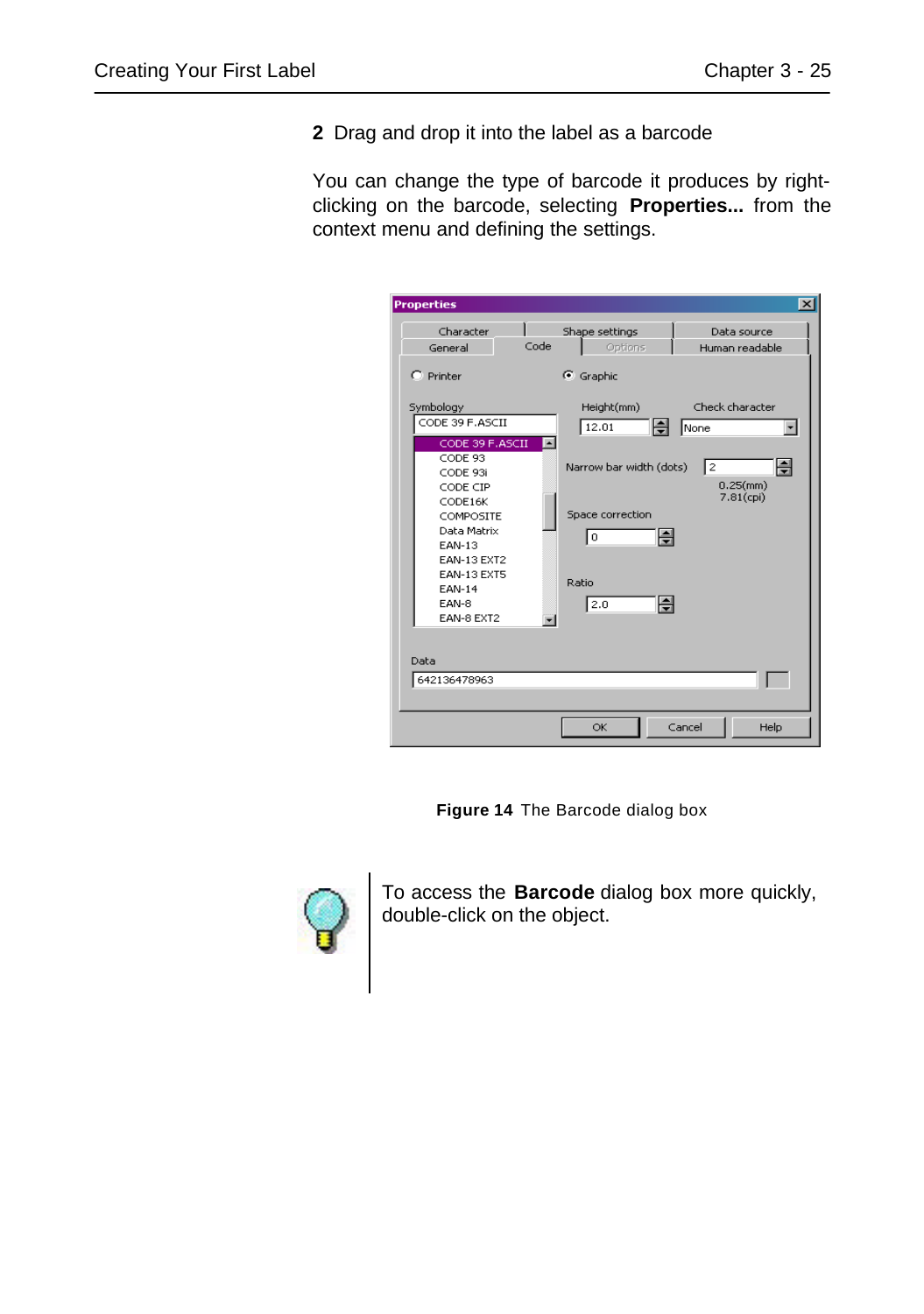| <b>Creating</b><br><b>Shapes</b> | To draw a line:                                                                                                          |
|----------------------------------|--------------------------------------------------------------------------------------------------------------------------|
|                                  | 1 Select the <b>Square drawing</b> tool to draw the squares in the<br>bottom half of the label                           |
|                                  | 2 Click on the point at which you wish to begin drawing the<br>square and, holding the left button down, drag the mouse. |
|                                  | 3 Once you have drawn the squares, select them and go to<br><b>Properties</b> in the context menu.                       |
|                                  | The <b>Shape</b> dialog box appears.                                                                                     |
|                                  | 4 Enter "0.20" in the Line width box, then click on OK.                                                                  |
| Importing an<br>image            | Your software allows you to insert images and company<br>logos into your label to give it that finishing touch.          |
|                                  | A number of formats can be imported, including bmp, dib,<br>gif, and so on.                                              |
|                                  | To import an image:                                                                                                      |
|                                  | 1 Click on the Image import tool.                                                                                        |
|                                  | 2 Click inside the workspace.                                                                                            |
|                                  | The <b>Open</b> dialog box appears.                                                                                      |
|                                  | 3 Select Samples\Images\banana.jpg, then click on OK.                                                                    |
|                                  |                                                                                                                          |



To help you find the image to be imported, display the file preview by clicking on  $\| \cdot \|$ .

**4** Readjust the size of the image as necessary. Click on a handle, and, holding the left button down, drag the mouse until the required dimension is achieved.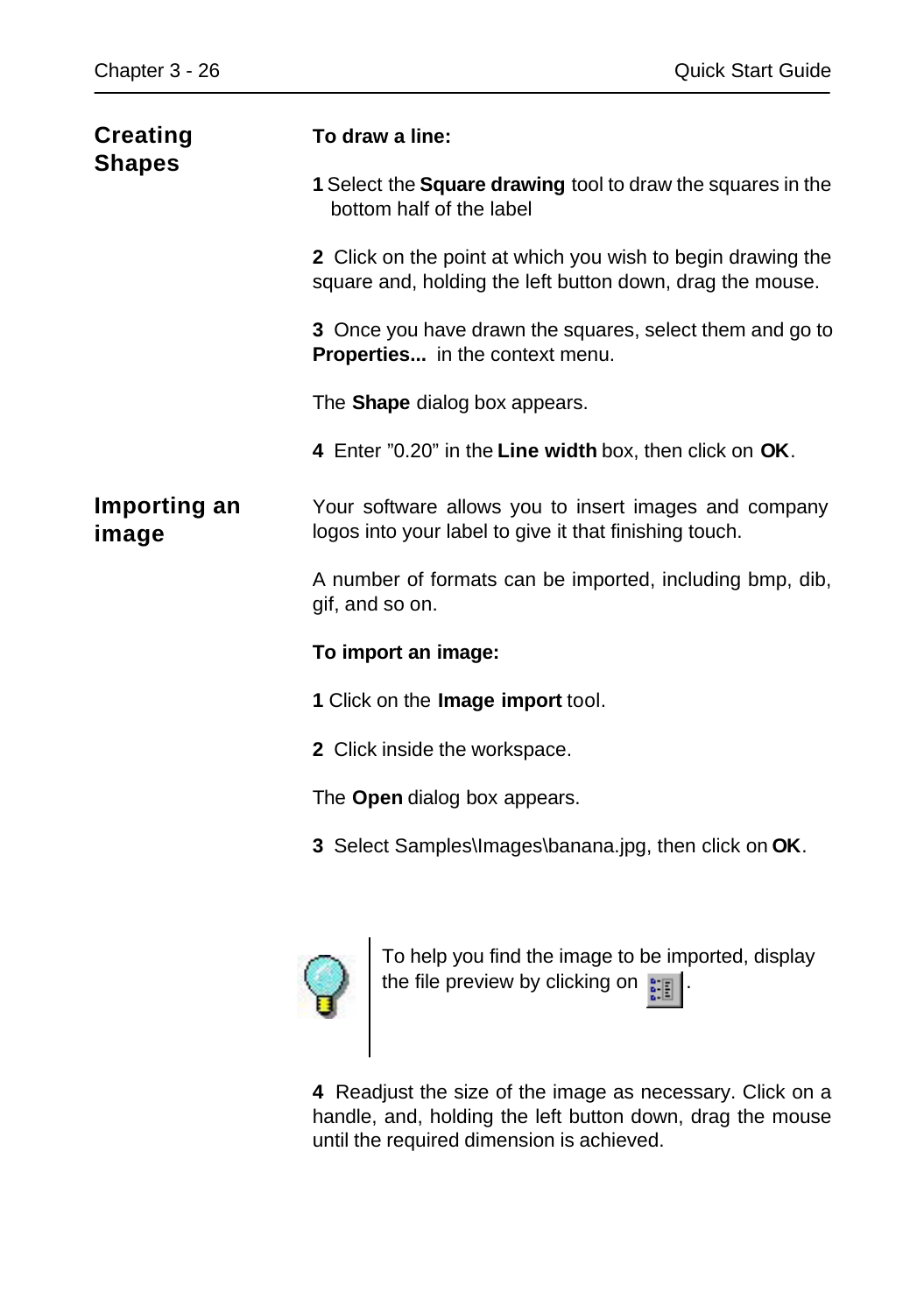# **Counter** The **Counter** data source contains a list of variables created when you need them. These variables are fed by data calculated either by the computer, or by the printer. The content of the variable changes as printing advances, according to an initial value and an increment value.

#### **To create a Counter variable:**

- **1** Select **Counter** in the **Document Browser's Data Source** tab.
- **2** Choose **Add**... in the context menu.

The variable created appears automatically under the selected data source.

#### **To define the properties of a Counter variable:**

- **1** Select the **Counter** variable, then choose **Variable properties**... in the context menu.
- **2** Select the type of counter.

**3** Enter a value in the **Increment** box. The default increment  $is +1$ .

**4** Enter a value in the **Start value** box. The default start value is 0.

**5** Click on **OK**.

#### **To insert the Counter into the document:**

**1** Select the **Text generation** tool.

**2** Select the **Counter** variable, then drag and drop it into the document.

The Counter appears.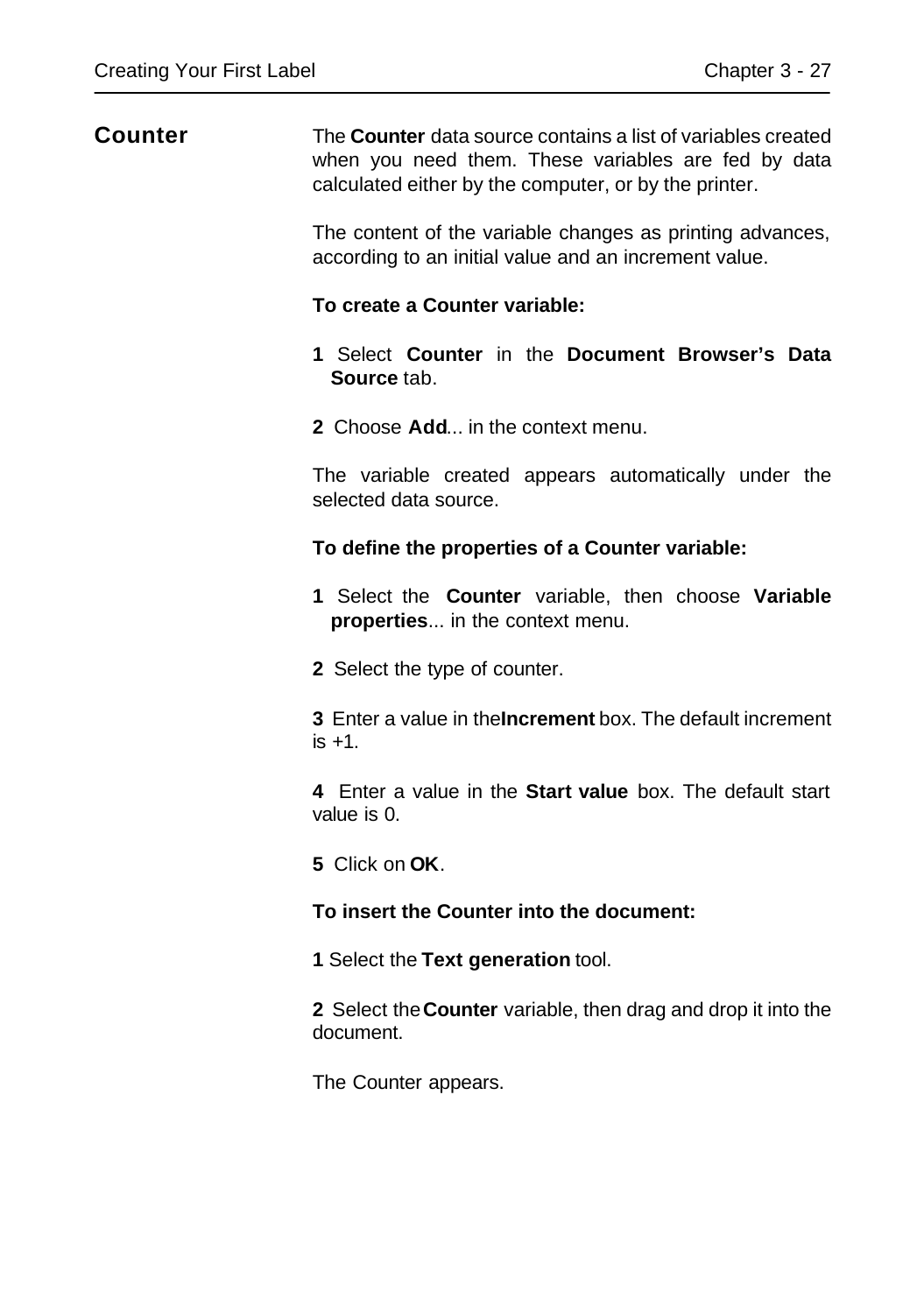

Don't forget to activate **Contents** mode if you wish to display the current value of the counter.

# **Saving the document**

Before printing your label, save your document.

**1** Go to **File > Save**.

The **Save as** dialog box appears if you are saving your document for the first time.

**2** Name your document, then click on **OK**.

# **Printing your document**

You have finished creating your label, so you can now print it.

**1** Go to **File > Print..**.

or click on the  $\frac{\mathbb{E}[\mathbf{F}]}{\mathbb{E}[\mathbf{F}]}$  button.

**2** The **Print** dialog box appears.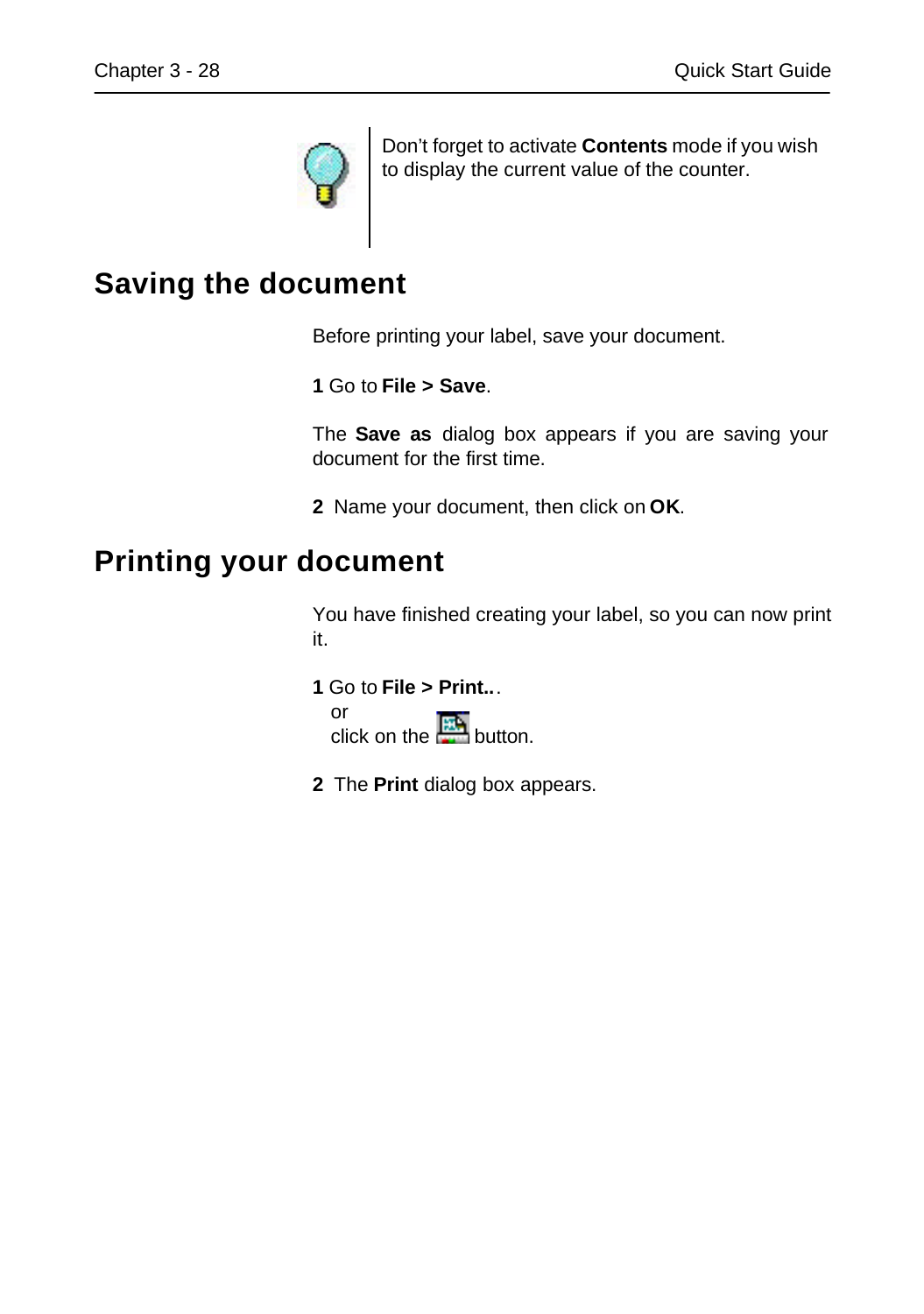| The Quantity box allows                                                     | Print                                       |                                                                                                                                  | $\overline{\mathbf{x}}$                                                   |
|-----------------------------------------------------------------------------|---------------------------------------------|----------------------------------------------------------------------------------------------------------------------------------|---------------------------------------------------------------------------|
| you to define the total<br>number of labels to print                        | Printer:<br>printer1,->COM1:                | ⊣<br>Settings                                                                                                                    | OK.                                                                       |
|                                                                             | Quantity<br>Labels in the series            | H<br>I1                                                                                                                          | Cancel                                                                    |
| the different<br>Complete                                                   | Copies of each label<br>Copies of each page | ē<br>I1<br>H<br>11                                                                                                               | Help                                                                      |
| boxes as required                                                           | Total                                       |                                                                                                                                  | $<<$ Less                                                                 |
| The <b>Start at</b> box allows<br>you to start printing at a<br>given label | Options<br>Preview                          | Other<br>Start at label<br>Empty pages<br>ᆃ<br>l o<br>-Records<br>C Current record<br>C All resords<br>$C$ Records (exc 1-3;6;8) | Adjust origin(mm)<br>Horizontally<br>Η<br>0.00<br>Vertically<br>Ħ<br>0.00 |
|                                                                             | $\Gamma$ Print to file                      | $\Gamma$ Test print                                                                                                              |                                                                           |

**Figure 15** The Print dialog box

Click on **More >>** or **<< Less** to display/hide the **Expanded Print** section



Press the CTRL+P key to access the **Print** dialog box more quickly.

**3** To start printing, click on **OK**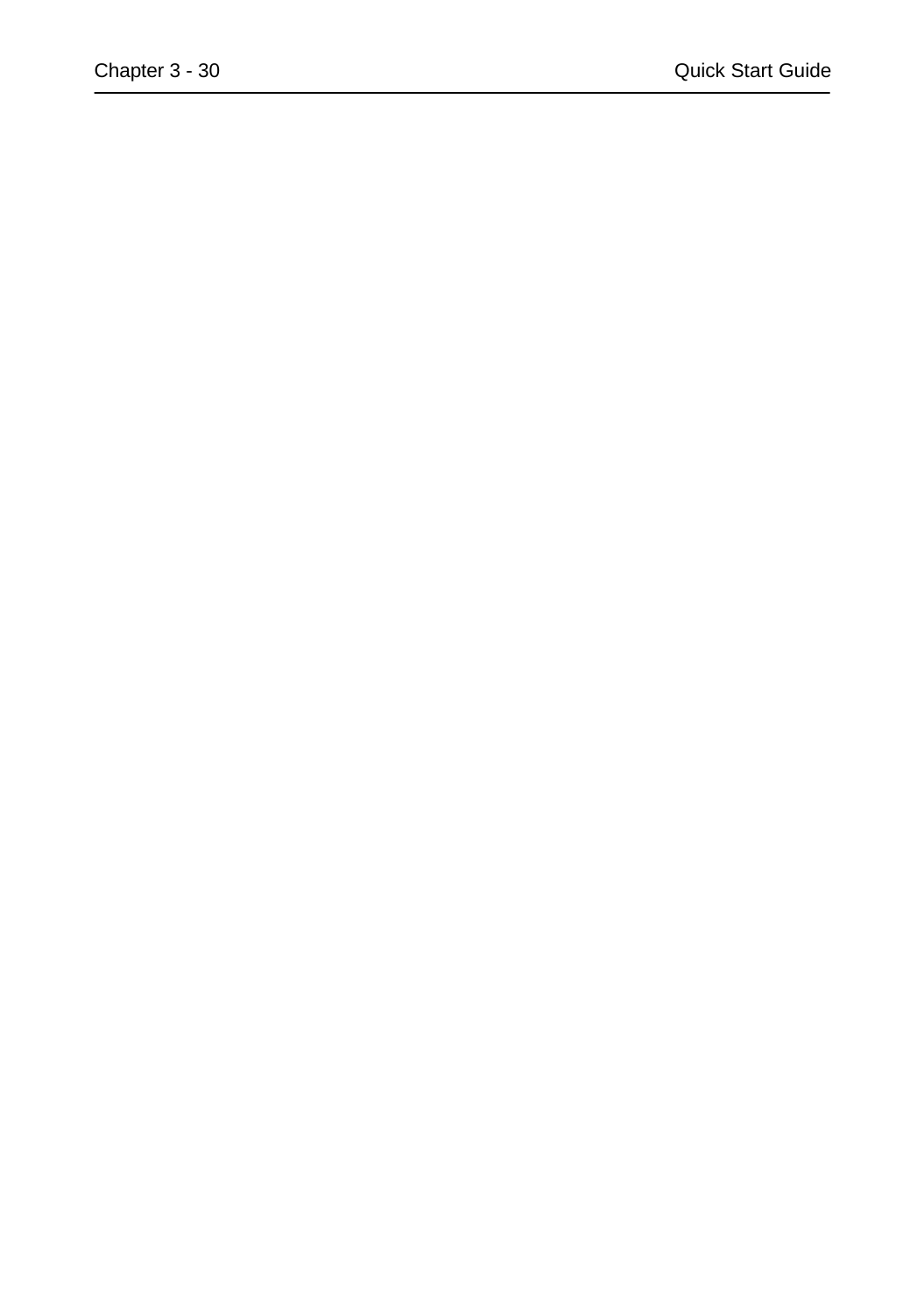# Index

**B**

Barcode , Chap 3-25 Barcode generation tool , Chap 2-12 barcodes , Chap 3-24 **C** Circle or ellipse drawing tool , Chap 2-12 color , Chap 3-24 Color palette , Chap 2-15 Creating Database Variables , Chap 3-21 Creating text , Chap 3-22 Creating the label , Chap 3-22 Creation Toolbar , Chap 2-11 data sources , Chap 2-13 Data Sources tab , Chap 2-13 date variables , Chap 3-24 Document , Chap 2-10 Document Browser , Chap 2-12 Document page setup , Chap 3- 20 **E** External object insertion tool , Chap 2-12 **G** Graduated rulers , Chap 2-14

**D**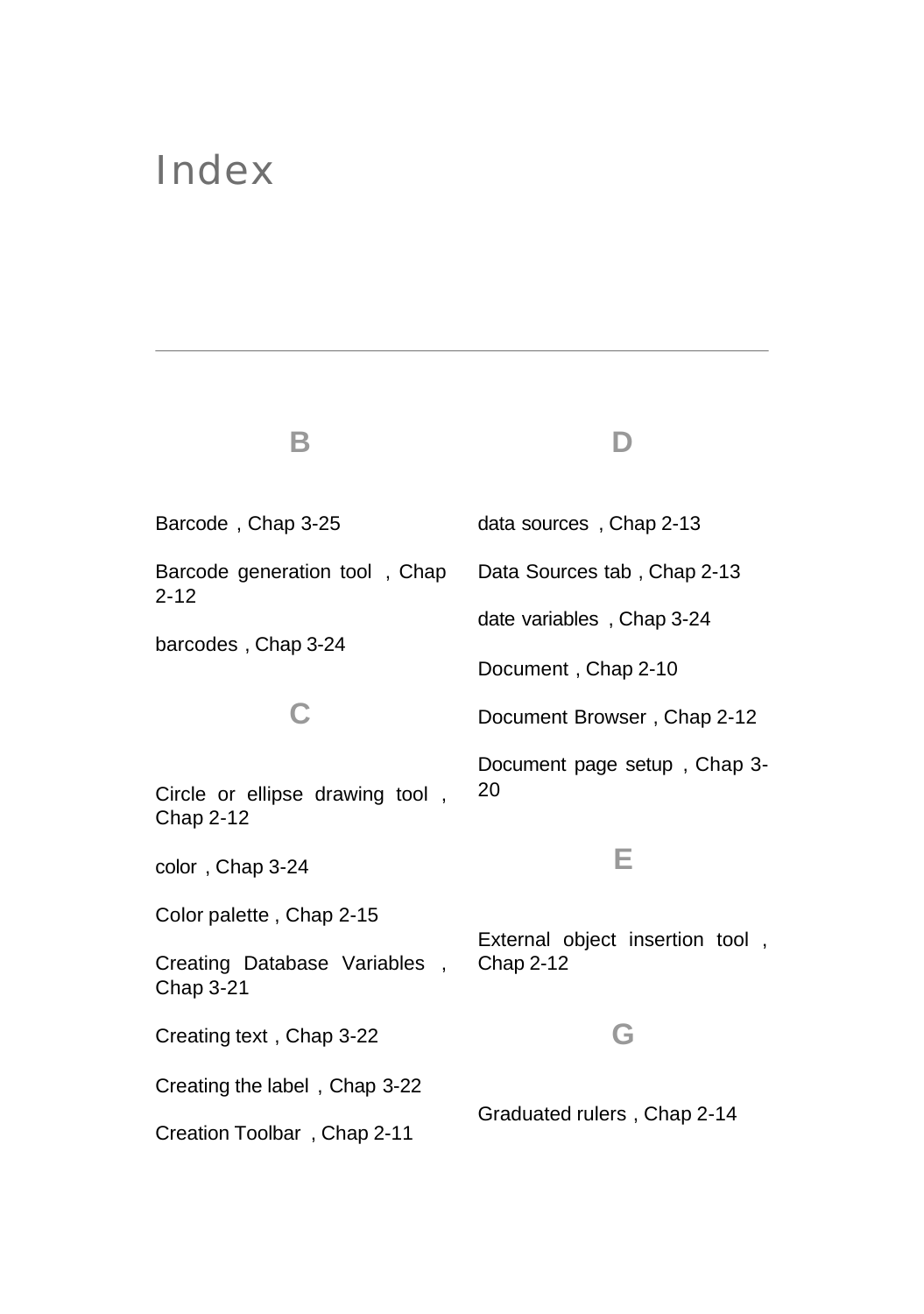**I**

image , Chap 3-26

Image import tool , Chap 2-12

Importing , Chap 3-26

Installation , Chap 1-2

Introduction , Chap 1-1

creating a label , Chap 3- 17

**L**

Line drawing tool , Chap 2-12

**M**

# **P**

Oblique line drawing tool , Chap

Page , Chap 3-21

2-12

Polygon drawing tool , Chap 2-12

Printing , Chap 3-28, , Chap 3-29

Product description , Chap 1-1

# **R**

Rectangle drawing tool , Chap 2- 12

Rotation button , Chap 2-14

Rounded rectangle drawing tool , Chap 2-12

#### **S**

Margins , Chap 3-21

Menu bar , Chap 2-9

Line , Chap 3-26

Model , Chap 3-19

# **O**

Objects tab , Chap 2-13

Saving your document , Chap 3- 28

Select objects tool , Chap 2-12

Selecting the printer , Chap 3-19

Setting up the interface , Chap 3- 18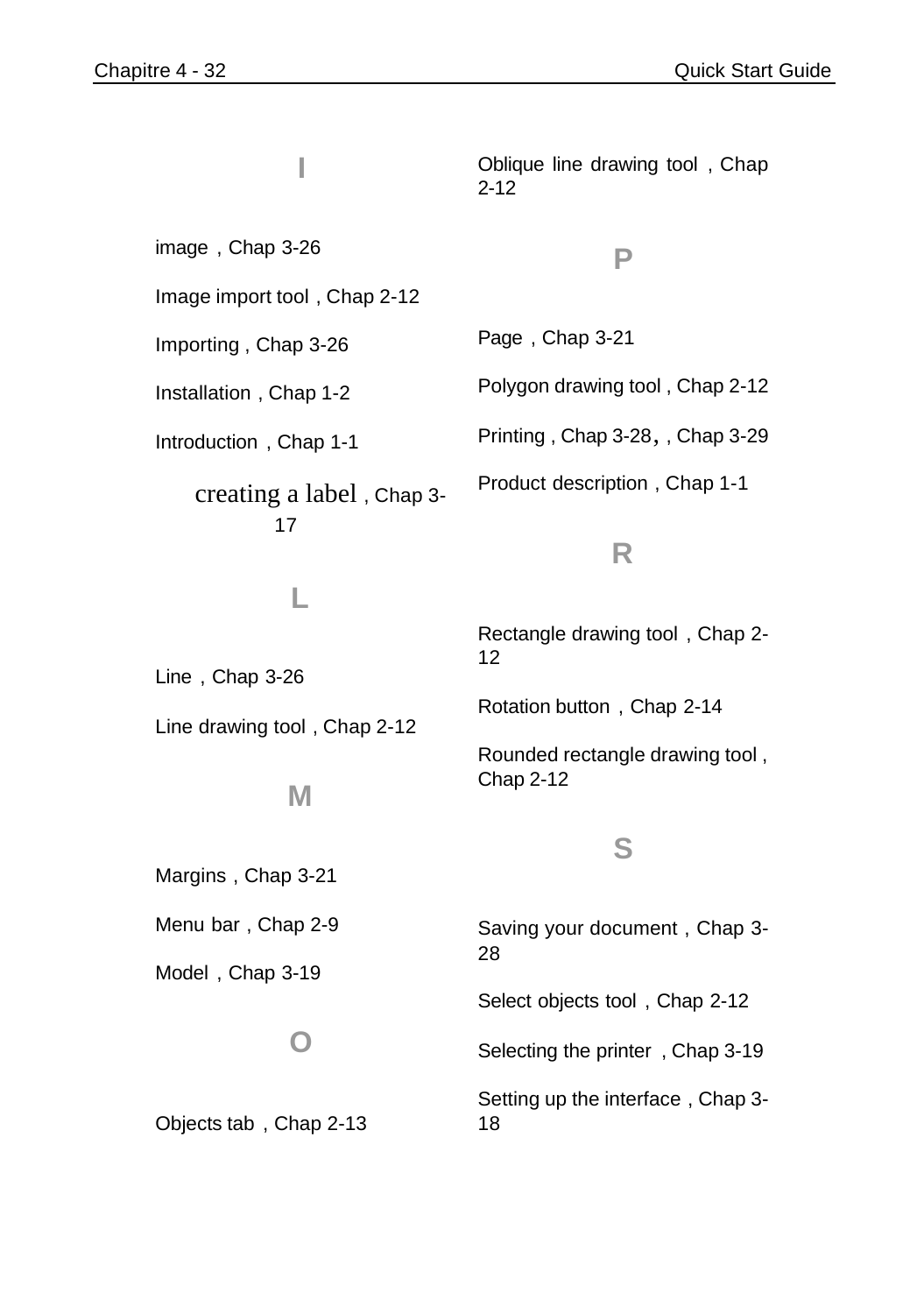Shapes , Chap 3-26 Software protection key , Chap 1- 3 Standard toolbar , Chap 2-10 Status bar , Chap 2-10

System requirements , Chap 1-2

# **T**

Text generation , Chap 3-22

Text generation tool , Chap 2-12

text variables , Chap 3-24

To print , Chap 3-28

# **V**

View toolbar , Chap 2-10

# **W**

Workspace , Chap 2-9

# **Z**

Counter , Chap 3-27